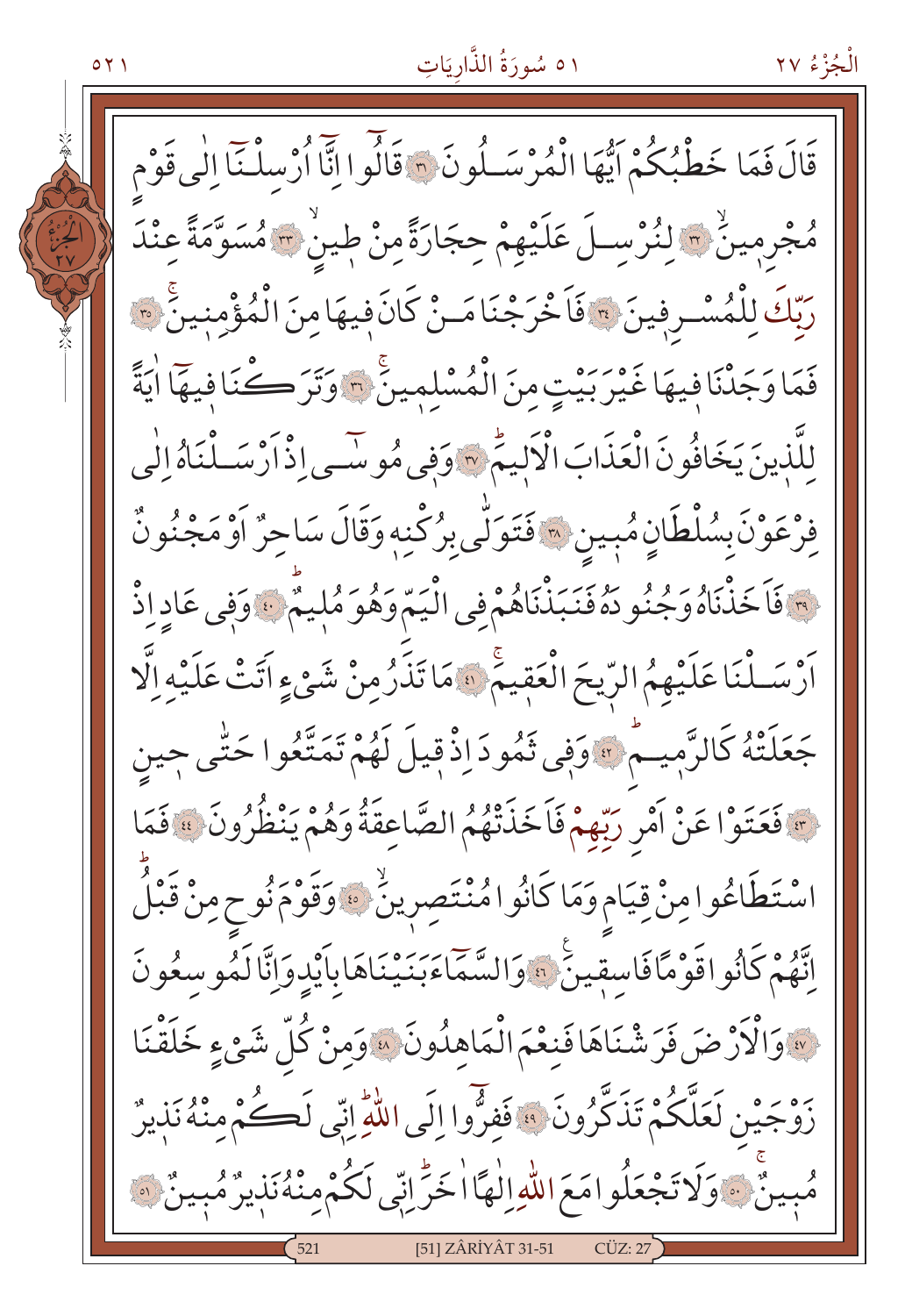الْجُزْءُ ٢٧

#### ۱ ٥ سُورَةُ الذَّارِيَاتِ

كَذٰلكَ مَّا آتَى الَّذينَ منْ قَبْلهمْ مِنْ رَسُولِ اِلَّا قَالُوا سَاحِرٌ أَوْ مَجْنُـونٌ \* أَتَوَاصَوْا بِهِ بَلْ هُمْ قَوْمٌ طَاغُـونَ \* فَتَوَلَّ عَنْهُمْ فَمَا أَنْتَ بِمَلُومٌ فَهُ وَذَكِّرْ فَإِنَّ الذِّكْرٰى تَنْفَعُ الْمُؤْمِنِينَ \*\* وَمَا خَلَقْتُ الْجِنَّ وَالْانْسَ الَّا لِيَعْبُدُونِ ﴾ مَّا أُرِيدُ مِنْهُمْ مِنْ رِزْقٍ وَمَّا أُرِيدُ اَنْ يُطْعِمُ وِنِ ۞ إِنَّ اللَّهَ هُوَ البِرَّزَّاقُ ذُو الْقُوَّةِ الْمَتيلُ ۞ فَإِنَّ لِلَّذِينَ ظَلَمُوا ذَنُوبًا مِثْلَ ذَنُوبِ اَصْحَابِهِمْ فَلَا يَسْتَعْجِلُونِ ﴾ فَوَيْلٌ لِلَّذِينَ كَفَرُوامِنْ يَوْمِهِمُ الَّذِي يُوعَدُونَ ﴾ الله الرقيم التحتيم وَالطُّورُ ۞ وَكِتَابٍ مَسْـطُورُ ۞ فِي رَقِّ مَنْشُـورُ ۞ وَالْبَيْتِ الْمَعْمُـورْ ﴾ وَالسَّـقْفِ الْمَرْفُـوحْ ﴾ وَالْبَحْـرِ الْمَسْـجُورِ لَّ إِنَّ عَـذَابَ رَبِّكَ لَوَاقِـعٌ لَا مَا لَهُ مِنْ دَافِــعٌ لَا يَوْمَ تَمُورُ السَّـمَّاءُ مَـوْرَاً ﴾ وَتَسـيرُ الْجِبَـالُ سَـيْرَاً ﴾ فَوَيْـلُ يَوْمَئِذِ لِلْمُكَذِّبِينَ ۚ ۚ وَالَّذِينَ هُمْ فِي خَوْضِ يَلْعَبُونَ ۚ وَوَ يُدَعُونَ اِلٰی نَار جَهَنَّمَ دَعًّاً \* هٰذِهِ النَّارُ الَّتِی كُنْتُمْ بِهَا تُڪَذِّبُونَ ۚ ۚ

۲ ۲ ۵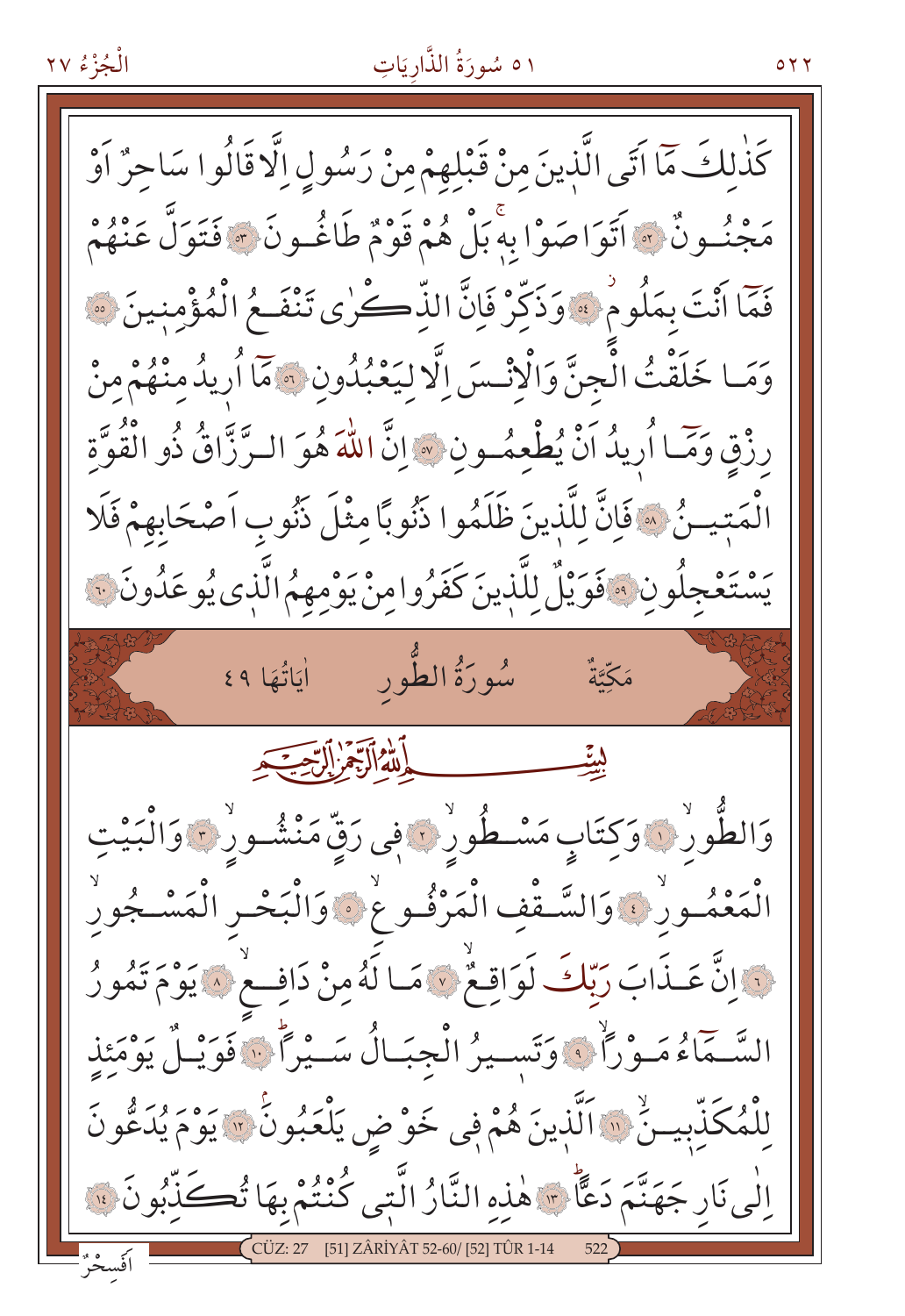اَفَسِحْرٌ هٰذًّا اَمْ أَنْتُمْ لَا تُبْصِرُونَ ۞ اِصْلَوْهَـا فَاصْبِرُوا اَوْ لَا تَصْبِرُواْ سَوَّاءٌ عَلَيْكُمْ إِنَّمَا تُجْزَوْنَ مَا كُنْتُمْ تَعْمَلُونَ ۞ اِنَّ الْمُتَّقِينَ فِي جَنَّاتٍ وَنَعِيمٌ \* فَاكْمِينَ بِمَا اٰتْيِهُمْ رَبُّهُمْ وَوَقْيَهُمْ رَبُّهُمْ عَذَابَ الْجَجِيمِ ۞ كَلُوا وَاشْرَبُوا هَبِّيئًا بِمَا كُنْتُمْ تَعْمَلُونُ ۚ وَمُتَّكِئِينَ عَلَى سُرُرِ مَصْفُوفَةٍ وَزَوَّجْنَاهُمْ بِحُورِ عِينٍ ۚ وَالَّذِينَ اٰمَنُوا وَاتَّبَعَتْهُمْ ذُرِّيَّتُهُمْ بِإِيمَانِ ٱلْحَقْنَا بِهِـمْ ذُرِّيَّتَهُمْ وَمَا اَلَتْنَاهُمْ مِنْ عَمَلِهِمْ مِنْ شَـئِ ءٍ كُلُّ امْرِئِ بِمَا كَسَبَ رَهِينٌ ٢٠ وَأَمْدَدْنَاهُمْ بِفَاكِهَةٍ وَلَحْمٍ مِمَّا يَشْتَهُونَ و يَتَنَازَعُونَ فِيهَا كَأْسًا لَا لَغْوٌ فِيهَا وَلَا تَأْثِيمٌ \* وَيَطُوفُ عَلَيْهِمْ غِلْمَانٌ لَهُمْ كَأَنَّهُمْ لُؤْلُؤٌ مَكْنُونٌ \* وَأَقْبَلَ بَعْضُهُمْ عَلَى بَعْضِ يَتَسَّاءَلُونَ ۞ قَالُوا إِنَّا كُنَّا قَبْلُ فَي أَهْلِنَا مُشْـفِقينَ لَّهَ فَمَسِنَّ اللَّهُ عَلَيْنَا وَوَقْيِنَا عَذَابَ السَّـمُومِ \* إِنَّا كُنَّا مِنْ قَبْلُ نَدْعُوهُ إِنَّهُ هُوَ الْبَرُّ الرَّحِيمُ « فَذَكِّرْ فَمَّا أَنْتَ بِنِعْمَتِ رَبِّكَ بِكَاهِنِ وَلَامَجْنُونِّ ۞ آمْ يَقُولُونَ شَـاعِرٌ نَتَرَبَّصُ بِهِ رَيْبَ الْمَنُونِ ﴾ قُـلْ تَرَبَّصُوا فَإِنِّي مَعَكُمْ مِنَ الْمُتَرَبِّصِينُ ۞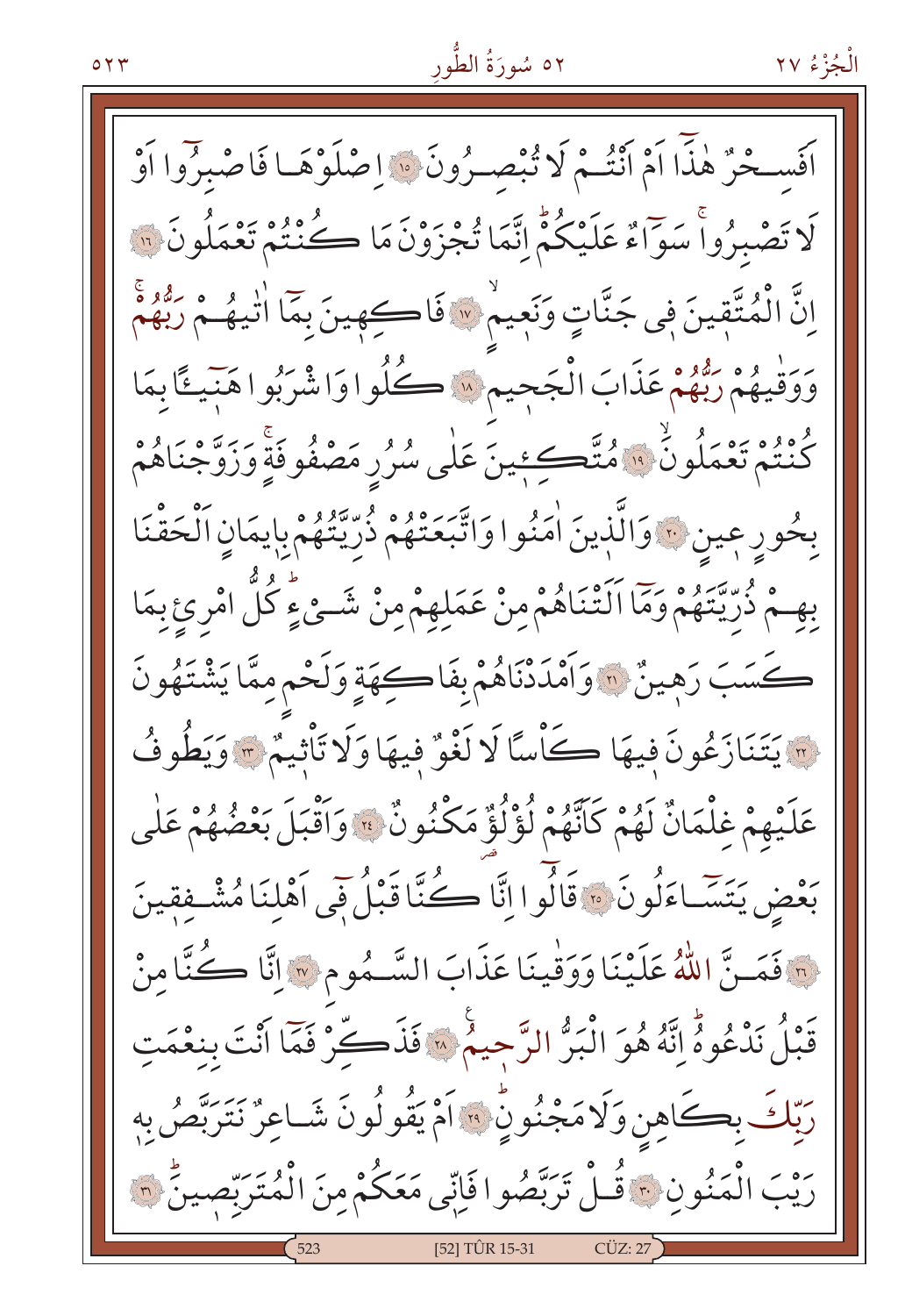# ٥٢ سُورَةُ الطُّور

 $0 Y E$ 

اَمْ يَأْمُرُهُــمْ اَحْلَامُهُمْ بِهٰذَا اَمْ هُمْ قَوْمٌ طَاغُونَ ٣ اَمْ يَقُو لُونَ تَقَوَّلَهُ بَـلْ لَا يُؤْمِنُونَ ٣ فَلْيَأْتُوا بِحَدِيثٍ مِثْلِـهِ إِنْ كَانُوا صَادِقِينَ ٣ أَمْ خُلِقُوا مِنْ غَيْرِ شَيْءٍ أَمْ هُمُ الْخَالِقُونَّ ۞ أَمْ خَلَقُوا السَّمٰوَاتِ وَالْأَرْضَ بَـلْ لَا يُوقِنُـونَ ۞ آَمْ عِنْدَهُـمْ خَزَّائِـنُ رَبَّـكَ آَمْ هُمُ الْمُصَيْطِرُونَّ ۞ اَمْ لَهُمْ سُلَّمٌ يَسْتَمِعُونَ فِيهِ فَلْيَاْتِ مُسْتَمِعُهُمْ بِسُلْطَانٍ مُبِينٌ هَذَاَمْ لَهُ الْبَنَاتُ وَلَكُمُ الْبَنُونَ \* اَمْ تَسْتَلُهُمْ اَجْـرًا فَهُمْ مِنْ مَغْرَم مُثْقَلُـونِّي لَا اَمْ عِنْدَهُمُ الْغَيْبُ فَهُمْ يَكْتُبُونِّ فَ اَمْ يُرِيدُونَ كَيْدَأَ فَالَّذِينَ كَفَرُوا هُمُ الْمَكِيدُونَّ ﴾ اَمْ لَهُمْ اِلْهٌ غَيْرُ اللَّهِ سُبْحَانَ اللَّهِ عَمَّا يُشْرِكُونَ ﴾ وَإِنْ يَرَوْا كِسْفًا مِنَ السَّمَاءِ سَـاقطاً يَقُولُوا سَـحَابٌ مَرْكُومٌ ۞ فَذَرْهُمْ حَتَّى يُلَاقُوا يَوْمَهُمُ الَّذِي فِيهِ يُصْعَقُونَ ۚ وَيَوْمَ لَا يُغْنِي عَنْهُمْ كَيْلُهُمْ شَــْـُـْمَّا وَلَاهُمْ يُنْصَرُونَّ بِهِ وَإِنَّ لِلَّذِينَ ظَلَمُوا عَذَابًا دُونَ ذٰلِكَ وَلِٰكِنَّ رَّةُ رَدُّمْ لَا يَعْلَمُونَ ۞ وَاصْبِرْ لِحُكْمِ رَبِّكَ فَإِنَّكَ بِأَعْيُنِنَا وَسَبِّحْ بِحَمْدِ رَبِّكَ جِينَ تَقُومُ هَوَمِنَ الَّيْلِ فَسَبِّحْهُ وَإِدْبَارَ النُّجُومِ فَقَ سُورَةُ النَّجْم أَيَاتُهَا ٦٢ مَكِّيَّةٌ [52] TÛR 32-49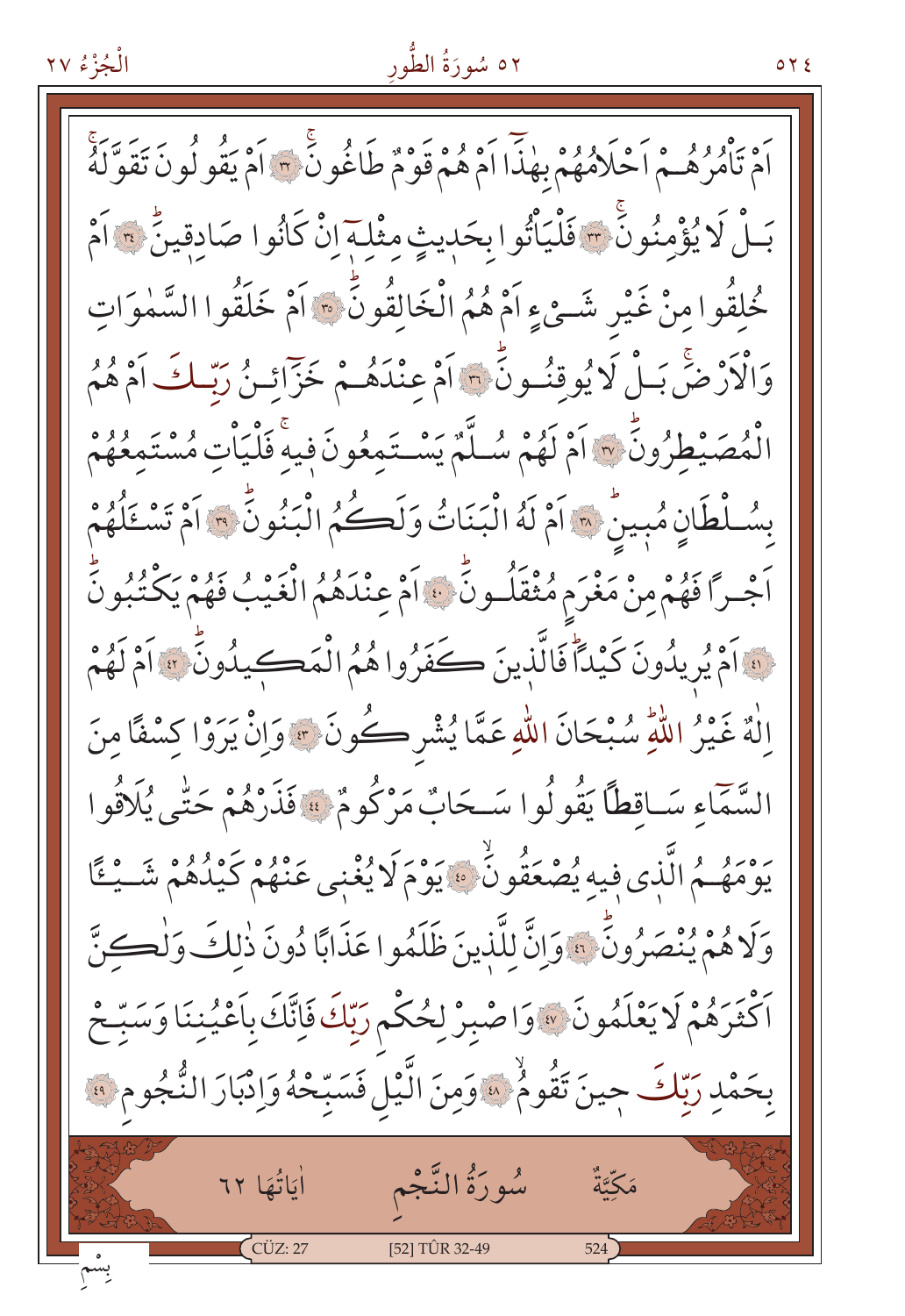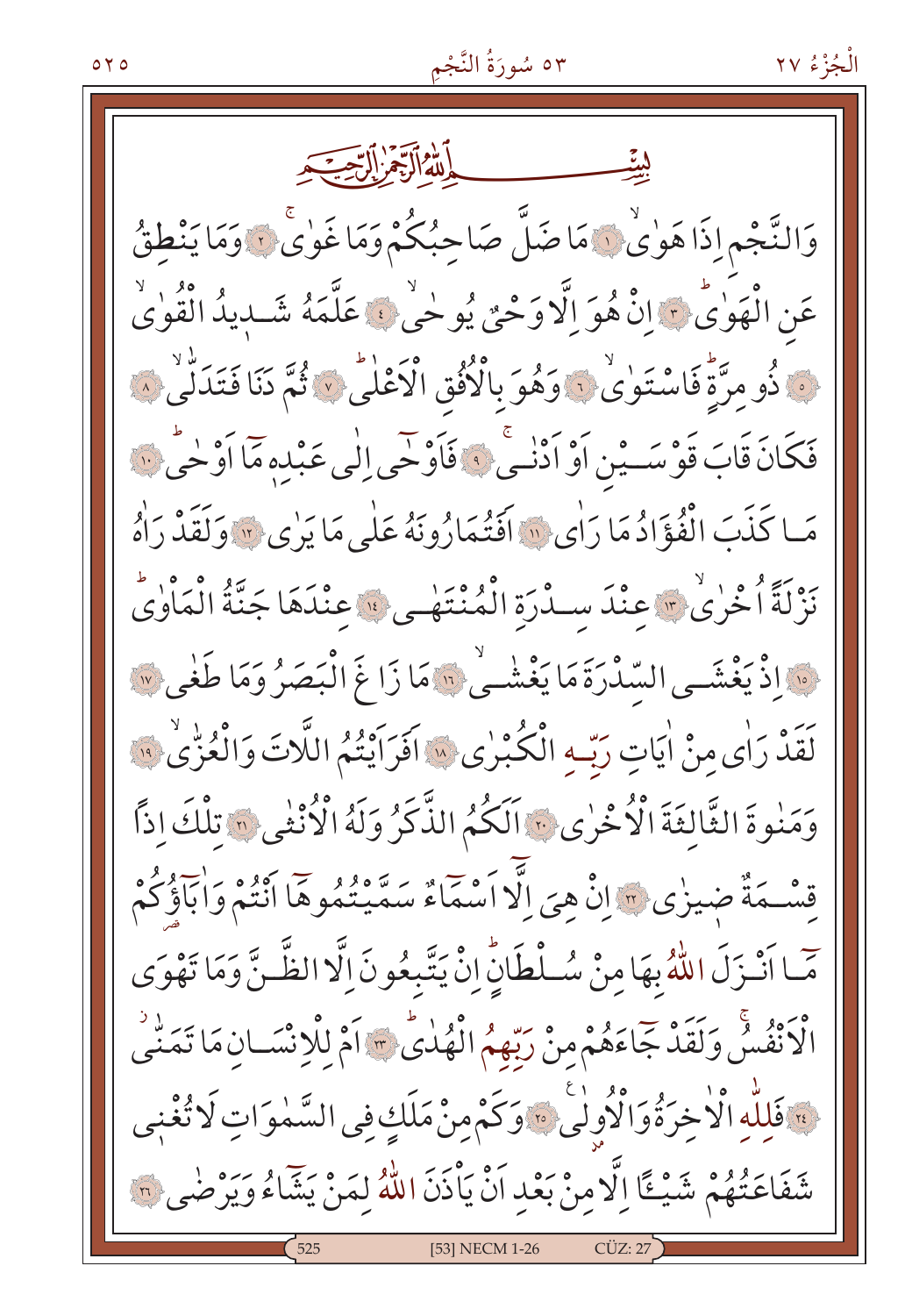#### ٥٣ سُورَةُ النَّجْمِ

إِنَّ الَّذِينَ لَا يُؤْمِنُونَ بِالْاخِرَةِ لَيُسَمُّونَ الْمَلْئِكَةَ تَسْمِيَةَ الْأُنْثَى وَمَا لَهُمْ بِهِ مِنْ عِلْمٍ إِنْ يَتَّبِعُهِ نَ إِلَّا الظَّنَّ وَإِنَّ الظَّنَّ لَا يُغْنِي مِنَ الْحَقِّ شَــْــُــًا ۚ « فَأَعْرِ ضْ عَنْ مَنْ تَوَلّٰى عَنْ ذِكْرِنَا وَلَمْ يُرِدْ اِلَّا الْحَيْوةَ الدُّنْيَاَ \* ذٰلِكَ مَبْلَغُهُمْ مِنَ الْعِلْمُ إِنَّ رَبَّكَ هُوَ اَعْلَمُ بِمَـنْ ضَلَّ عَنْ سَـبِيلِهِ وَهُوَ اَعْلَـمُ بِمَنِ اهْتَــلٰى ﴾ وَلِلّٰهِ مَا فِي السَّـمٰوَاتِ وَمَافِـى الْأَرْضِٰ لِيَجْزِيَ الَّذِينَ اَسَّـاؤُا بِمَا عَمِلُوا وَيَجْزِيَ الَّذِينَ اَحْسَنُوا بِالْحُسْنٰيِّ ۞ اَلَّذِينَ يَجْتَنِبُونَ كَـبَائِرَ الْإِثْمِ وَالْفَوَاحِشَ إِلَّا اللَّمَمِّ إِنَّ رَبَّكَ وَاسِعُ الْمَغْفِرَةُ هُوَ اَعْلَمُ بِكُمْ إِذْ اَنْشَـاَكُمْ مِـنَ الْأَرْضِ وَإِذْ اَنْتُمْ اَجِنَّةٌ فِي بُطُونِ اُمَّهَاتِكُمْ فَلَا تُزَكُّوا اَنْفُسَكُمْ هُوَ اَعْلَمُ بِمَنِ اتَّقٰىٰ ٣ اَفَرَاَيْتَ الَّذِى تَوَلَّىٰ م وَأَعْطُبِي قَلِيلًا وَأَكْدٰى ؟ أَعِنْدَهُ عِلْمُ الْغَيْبِ فَهُوَ يَرٰى ؟ أَمْ لَمْ يُنَبَّأْ بِمَا فِي صُحُفٍ مُوسْنِي ٢ وَإِبْرٰهِيِمَ الَّذِي وَفِّي ٣ اَلَّا تَزِرُ وَازِرَةٌ وِزْرَ ٱ خُرٰىٰ ۞ وَاَنْ لَيْسَ لِلْإِنْسَانِ اِلَّا مَا سَعٰىٰ ۞ وَاَنَّ بَرْهِ بَهُمْ سَوْفَ يُرِيٌّ فَ يُجْزِيهُ الْجَزَاءَ الْأَوْفِيُّ لِهِ وَأَنَّ الْبِي رَبَّكَ نْهُ مْمَنْتَهْجِي بِهَ وَآَنَّهُ هُوَ أَصْحَكَ وَأَبْكَىٰ \* وَآَنَّهُ هُوَ أَمَاتَ وَأَحْيَاٰ ۚ ﴾ [53] NECM 27-44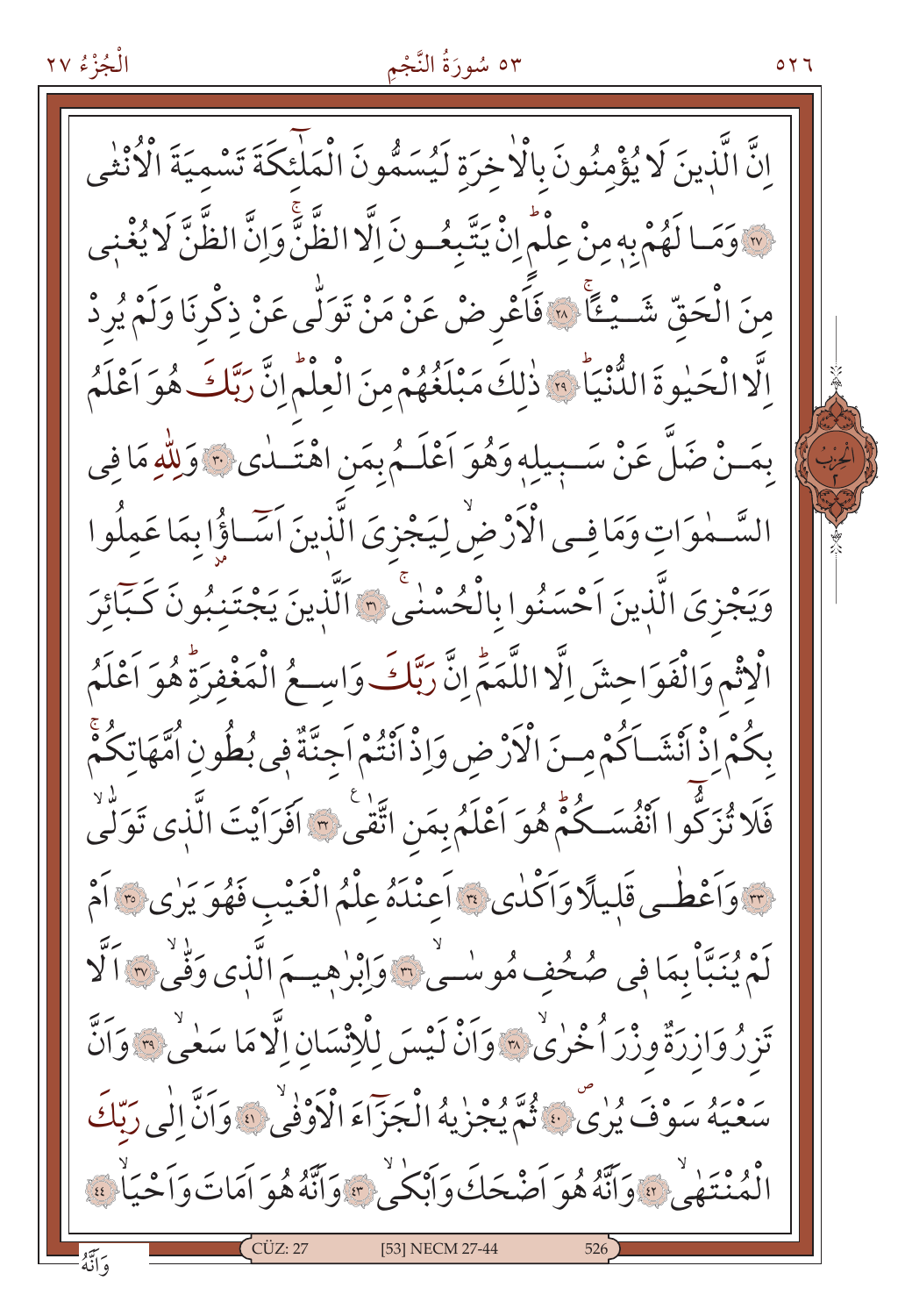$\circ$  ۲ $\vee$ 

### ٥٣ سُورَةُ النَّجْمِ

وَاتَّهُ خَلَقَ الزَّوْجَيْنِ الذَّكَرَ وَالْأُنْثَى ۚ ﴾ مِنْ نُطْفَةٍ إِذَا ودا<sup>م</sup> من وَاَنَّ عَلَيْهِ النَّشْأَةَ الْأُخْرٰىٰ ۞ وَاَنَّهُ هُوَ اَغْنٰى وَاَقْنَى ۚ ﴾ وَاَنَّهُ هُوَ رَبُّ الشَّعْرٰىٰ ﴾ وَاَنَّهُ اَهْلَكَ عَادًا وَ الْأُولَٰى ۚ وَتَمُودَا فَمَّا اَبْقَىٰ ۞ وَقَوْمَ نُوحٍ مِنْ قَبْلُ اِنَّهُمْ كَانُوا هُمْ اَظْلَمَ وَاَطْغٰى ﴾ وَالْمُؤْتَفِكَةَ اَهْوٰىٰ ﴾ فَغَشْيهَا مَا غَشْيٌ ۞ فَبِأَيِّ الْآءِ رَبِّكَ تَتَمَارٰى ۞ هٰذَا نَذِيرٌ مِنَ النُّذُرِ الْأُولَى ۞ اَزِفَتِ الْأَزِفَةُ ۞ لَيْسَ لَهَا مِنْ دُونِ اللَّهِ كَاشِفَةٌ ۞ أَفَمِنْ هٰذَا الْحَدِيثِ تَعْجَبُونُ ۞ وَتَضْحَكُونَ وَلَا تَبْكُونُ ۚ وَأَنْتُمْ سَامِلُونَ ۚ وَأَسْجُلُوا لِلَّهِ وَاعْبُلُوا ۚ وَ مَكِّيَّةٌ فسيسط الله الرجم التحقيق اِقْتَرَبَتِ السَّاعَةُ وَانْشَـقَّ الْقَمَرُ ﴾ وَإِنْ يَرَوْا اٰيَةً يُعْرِضُوا وَيَقُولُوا سِحْرٌ مُسْتَمِرٌّ ۚ وَكَذَّبُوا وَاتَّبَعُوا اَهْوَاءَهُمْ وَكُلُّ اَمْرِ مُسْتَقِرٌّ مِ وَلَقَدْ جَاءَهُمْ مِنَ الْأَنْبَاءِ مَا فِيهِ مُزْدَجَرٌ ۚ وَ حِكْمَةٌ بَالِغَةٌ فَمَا تْغْنِ النُّذُرُّ ﴾ فَتَوَلَّ عَنْهُمْ يَوْمَ يَدْعُ الدَّاعِ اِلٰى شَـئٍ ءٍ نُكِّرِ لَ؟ 53] NECM 45-62/ [54] KAMER 1-6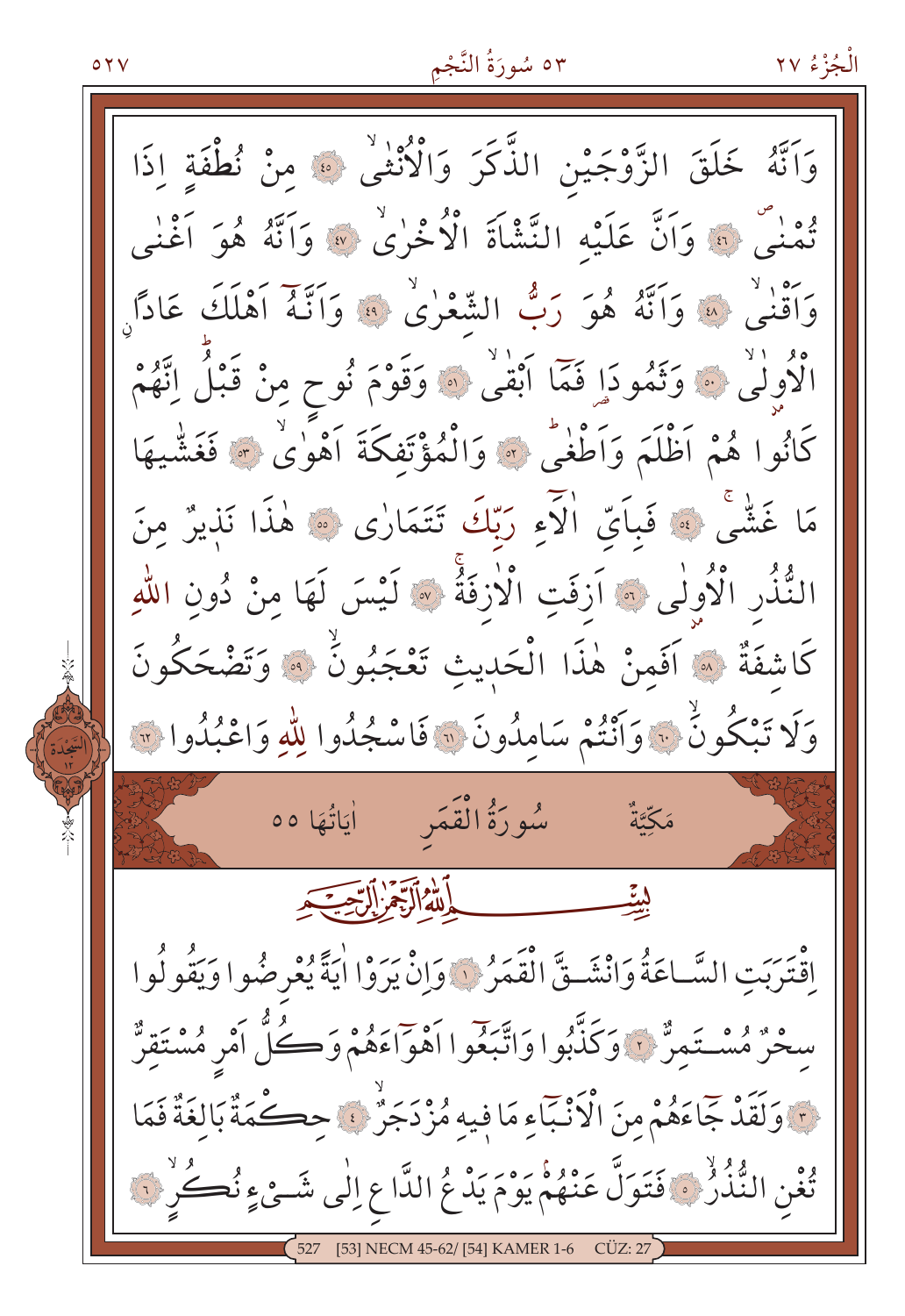## ٤٥ سُورَةُ الْقَمَر

 $\circ$   $\vee$   $\wedge$ 

حُشَّـعًا أَبْصَارُهُمْ يَخْرُجُونَ منَ الْأَجْدَا ثِ كَأَنَّهُمْ جَرَادٌ مُنْتَشْرٌ لَامُهْطِعِينَ إِلَى الدَّاعُ يَقُولُ الْكَافِرُونَ هٰذَا يَوْمٌ عَسرٌ ﴾ كَذَّبَتْ قَبْلَهُمْ قَوْمُ نُوحٍ فَكَنَّبُوا عَبْدَنَا وَقَالُوا مَجْنُونٌ وَازْدُجِرَ ﴾ فَدَعَا رَبَّهُ أَنِّي مَغْلُوبٌ فَانْتَصِرْ ۚ فَفَتَحْنَا أَبْوَابَ السَّمَاءِبِمَاءِمُنْهَمِر لِلَّهِ وَفَجَّرْنَـا الْأَرْضَ عُيُونَـّا فَالْتَقَى الْمَاءُ عَلَى آمْـرِ قَدْ قُدرَّ لَهَ لَهِ مَ وَحَمَلْنَاهُ عَلَى ذَاتِ اَلْوَاحٍ وَدُسُرٌ ﴾ تَجْرِي بِاَعْيُنِنَاْ جَزَّاءً لِمَنْ كَانَ كُفِرَ ۚ وَلَقَدْ تَرَكْنَاهَا اٰيَةً فَهَلْ مِنْ مُدَّكِرٍ ۚ فَكَيْفَ كَانَ عَذَابِي وَنُذُرِ ۚ وَلَقَدْ يَسَّرْنَا الْقُرْاٰنَ لِلذِّكْرِ فَهَلْ مِنْ مُدَّكِرِ ﴾ كَذَّبَتْ عَادٌ فَكَيْفَ كَانَ عَذَابِي وَنُذُرِ ﴾ إِنَّآ اَرْسَلْنَا عَلَيْهِمْ رِيحًا صَرْصَرًا فِي يَوْمِ نَحْسِ مُسْتَمِرٌ ۚ وَاتَنْزِعُ النَّاسُ كَانَّهُمْ اَعْجَازُ نَخْلِ مُنْقَعِرِ ﴾ فَكَيْفَ كَانَ عَذَابِي وَنُذُرِ <mark>؟</mark> وَلَقَدْ يَسَّرْنَا الْقُرْاٰنَ لِلذِّكْرِ فَهَلْ مِنْ مُدَّكِرٍ ۚ كَذَّبَتْ ثَمُودُ بِالنُّنُدِ ﴾ فَقَالُوا آبَشَـراً مِنَّا وَاحِدًا نَتَّبِعُهُۚ إِنَّا إِذاً لَفِي ضَلَالٍ وَسُعُرِ ۚ ۚ ءَاُلْقِيَ الذِّكْرُ عَلَيْهِ مِنْ بَيْنِنَا بَلْ هُوَ كَذَّابٌ اَشِرٌ ۞ سَيَعْلَمُونَ غَدًّا مَنِ الْكَلَّابُ الْأَشْـرُ ۞ إِنَّامُرْسِـلُوا النَّاقَةِ فِتْنَةً لَهُمْ فَارْتَقِبْهُمْ وَاصْطَبِرُ ۞ [54] KAMER 7-27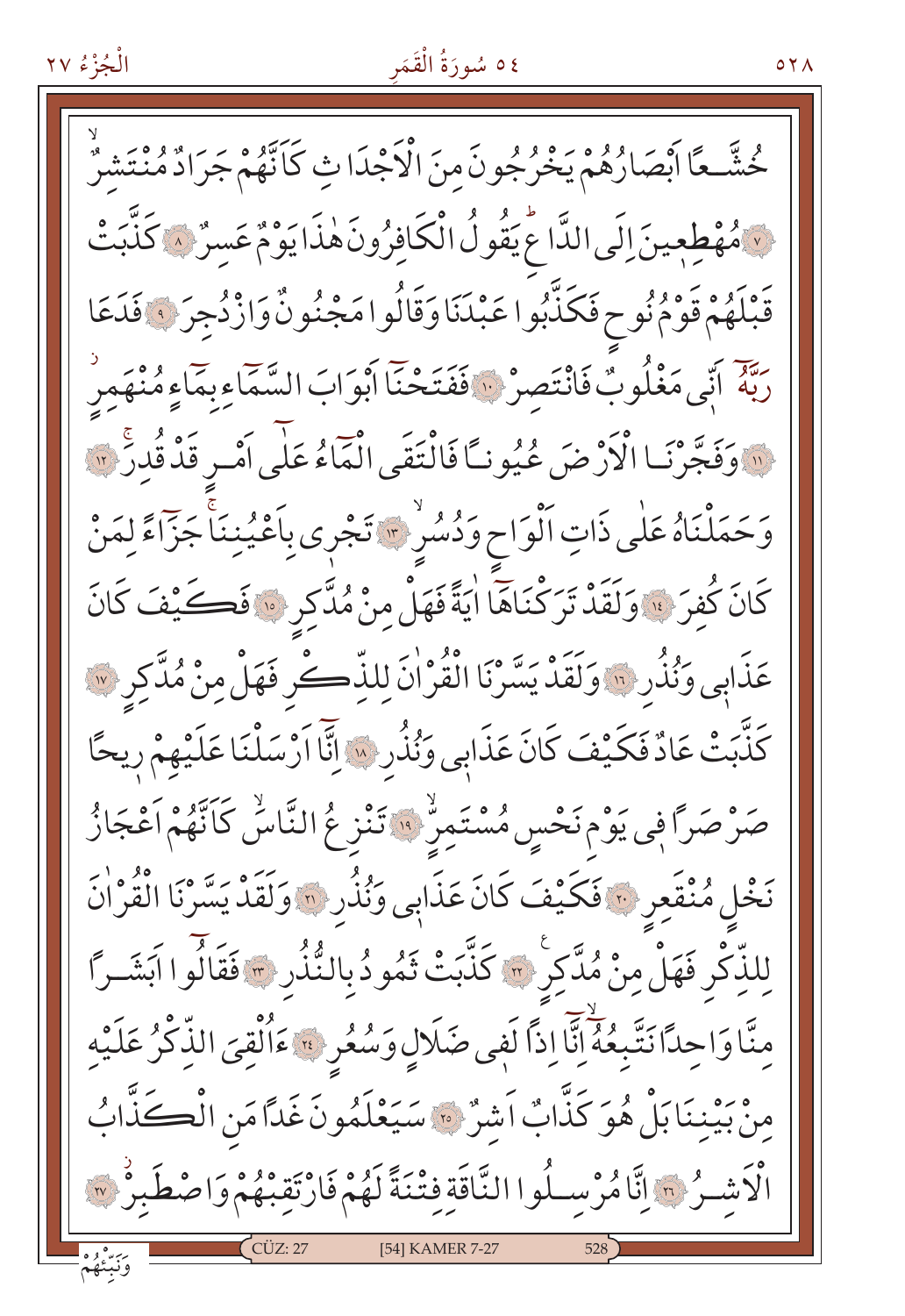# ٤٥ سُورَةُ الْقَمَر

الْجُزْءُ ٢٧

بِرَ وُو وَالْمَاءَ قِسْمَةٌ بَيْنَهُمْ كُلّْ شِرْبٍ مُحْتَضَرٌ ۚ ﴾ فَنَادَوْا صَاحِبَهُمْ فَتَعَاطَى فَعَقَرَ ﴾ فَكَيْفَ كَانَ عَذَابِي وَنُذُرِ ﴾ إِنَّا أَرْسَلْنَاعَلَيْهِمْ صَيْحَةًوَاحِدَةًفَكَانُوا كَهَشِيم الْمُحْتَظِرِ ٦ وَلَقَدْ يَسَّـرْنَا الْقُرْاٰنَ لِلذِّكْرِ فَهَلْ مِنْ مُدَّكِرِ ۞ كَذَّبَتْ قَوْمُ لُوطٍ بِالنُّذُرِ مِسَالِّنَّا اَرْسَــلْنَا عَلَيْهِمْ حَاصِبًا إِلَّا الَّ لُوطٍ نَجَّيْنَاهُمْ بِسَـحَرٍ ۚ ٣ نعْمَةً منْ عنْدنَاً كَذٰلكَ نَجْزى مَنْ شَكَرَ ﴾ وَلَقَدْ أَنْذَرَهُمْ بَطْشَتَنَا فَتَمَارَوْا بِالنُّذُرِ ﴾ وَلَقَدْ رَاوَدُوهُ عَنْ ضَيْفِهِ فَطَمَسْـنَا أَعْيُنَهُمْ فَذُوقُوا عَذَابِي وَنُذُرِ ۞ وَلَقَدْ صَبَّحَهُمْ بُكْرَةً عَذَابٌ مُسْتَقِنٌّ ۞ فَذُوقُوا عَذَابِي وَنُذُرِ \* وَلَقَدْ يَسَّرْنَا الْقُرْانَ لِلذِّكْرِ فَهَلْ مِنْ مُدَّكِر نَّهَ وَلَقَدْ جَاءَ أَلَ فِرْعَوْنَ النُّنُذُرُ ۞ كَذَّبُوا بِأَيَاتِنَا كُلَّهَا فَاَخَذْنَاهُمْ اَخْـذَ عَزِيزِ مُقْتَدِرٍ \* اَكْفَّارُكُمْ خَيْـرٌ مِنْ أُولْئِكُمْ اَمْ لَكُمْ بَرَّاءَةٌ فِي الزَّبْرِ ۚ ﴾ آمْ يَقُولُونَ نَحْنُ جَمِيعٌ مُنْتَصِرٌ ۚ ﴾ سَيُهْزَمُ الْجَمْعُ وَيُولَّونَ الدُّبُرَ \* بَلِ السَّاعَةُ مَوْعِدُهُمْ وَالسَّاعَةُ أَدْهٰى وَأَمَرُّ ؟ \* اِنَّ الْمُجْرِمِينَ فِي ضَلَالٍ وَسُعْرِ ۞ يَوْمَ يُسْحَبُونَ فِي النَّارِ عَلٰى وُجُوهِهِمْ ذُوقُوا مَسَّ سَقَرَ ۞ إِنَّا كُلُّ شَيْءٍ خَلَقْنَاهُ بِقَدَرِ ۞ [54] KAMER 28-49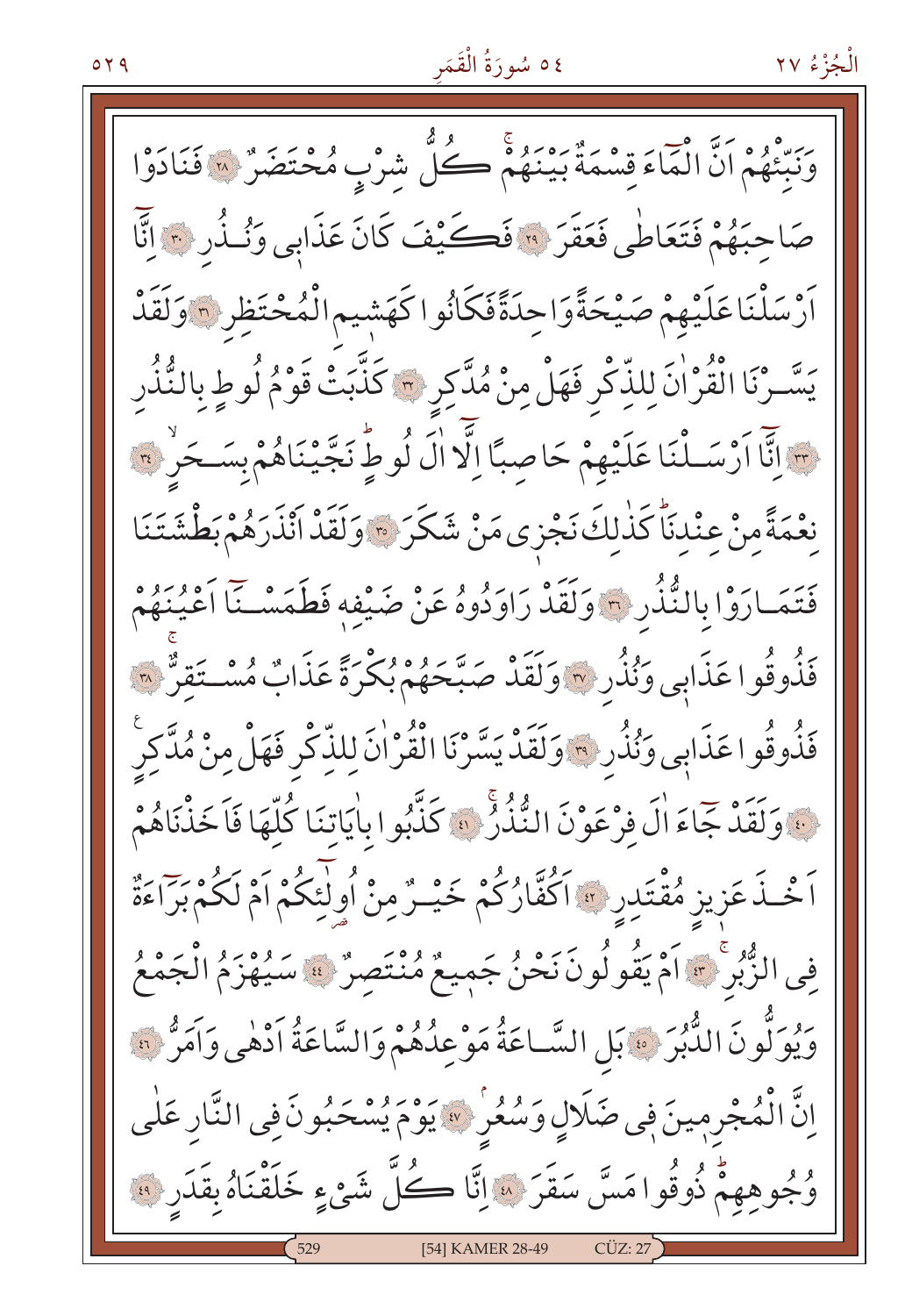الْجُزْءُ ٢٧ ٤٥ سُورَةُ الْقَمَر وَمَّا أَمْرُنَّا إِلَّا وَاحِدَةٌ كَلَمْحِ بِالْبَصَرِ ۞ وَلَقَدْ أَهْلَكُنَّا اَشْـيَاعَكُمْ فَهَلْ مِنْ مُدَّكِّرِ ﴿ وَكُلَّ شَـئٍ ءٍ فَعَلُوهُ فِي الزُّبُرِ هُ وَكُلِّ صَغِيرِ وَكَبِيـرِ مُسْتَطَرٌ ، إِنَّ الْمُتَّقِيـنَ فِي جَنَّاتٍ وَنَهَـرٍ ۚ فَعِي مَقْعَدِ صِـدْقٍ عِنْدَ مَلِيلَئٍ مُقْتَـدِرِ ﴾ سُورَةُ الرَّحْمٰن اٰیَاتُهَا ۷۸ مَكِّيَّةٌ مستكسب الأوالية التحقيقية اَلرَّحْمٰـنُ ۞ عَلَّـمَ الْقُـرُانُّ ۞ خَلَـقَ الْانْسَـانُ ۞ عَلَّمَـهُ الْبَيَـانَ ۞ اَلشَّـمْسُ وَالْقَمَـرُ بِحُسْـبَانِّ ۞ وَالنَّجْـمُ وَالشَّـجَرُ يَسْـجُدَانِ ۞ وَالسَّـمَاءَ رَفَعَهَا وَوَضَعَ الْميزَانُ نَ اَلَّا تَطْغَـوْا فِي الْمِيـزَانِ ۞ وَاَقِيمُوا الْوَزْنَ بِالْقِسْطِ وَلَا تُخْسِـرُوا الْمِيـزَانَ ﴾ وَالْأَرْضَ وَضَعَهَـا لِلْأَنَـامْ نَ فِيهَا فَاكِهَةٌ وَالنَّخْلُ ذَاتُ الْأَكْمَامِ لَا وَالْحَبُّ ذُو الْعَصْفِ وَالرَّيْحَانُّ ۞ فَبِأَىِّ الَّذِءِ رَبِّكُمَا تُصَكِّدِّبَانِ ۞ خَلَقَ الْانْسَـانَ منْ صَلْصَالِ كَالْفَخَّارِ ۚ وَخَلَقَ الْجَانَّ ـنْ مَـارِج مِـنْ نَارِ ۞ فَبِاَيِّ الْأَءِ رَبِّكُمَا تُكَذِّبَانِ ۞ رَبُّ الْمَشْرِقَيْن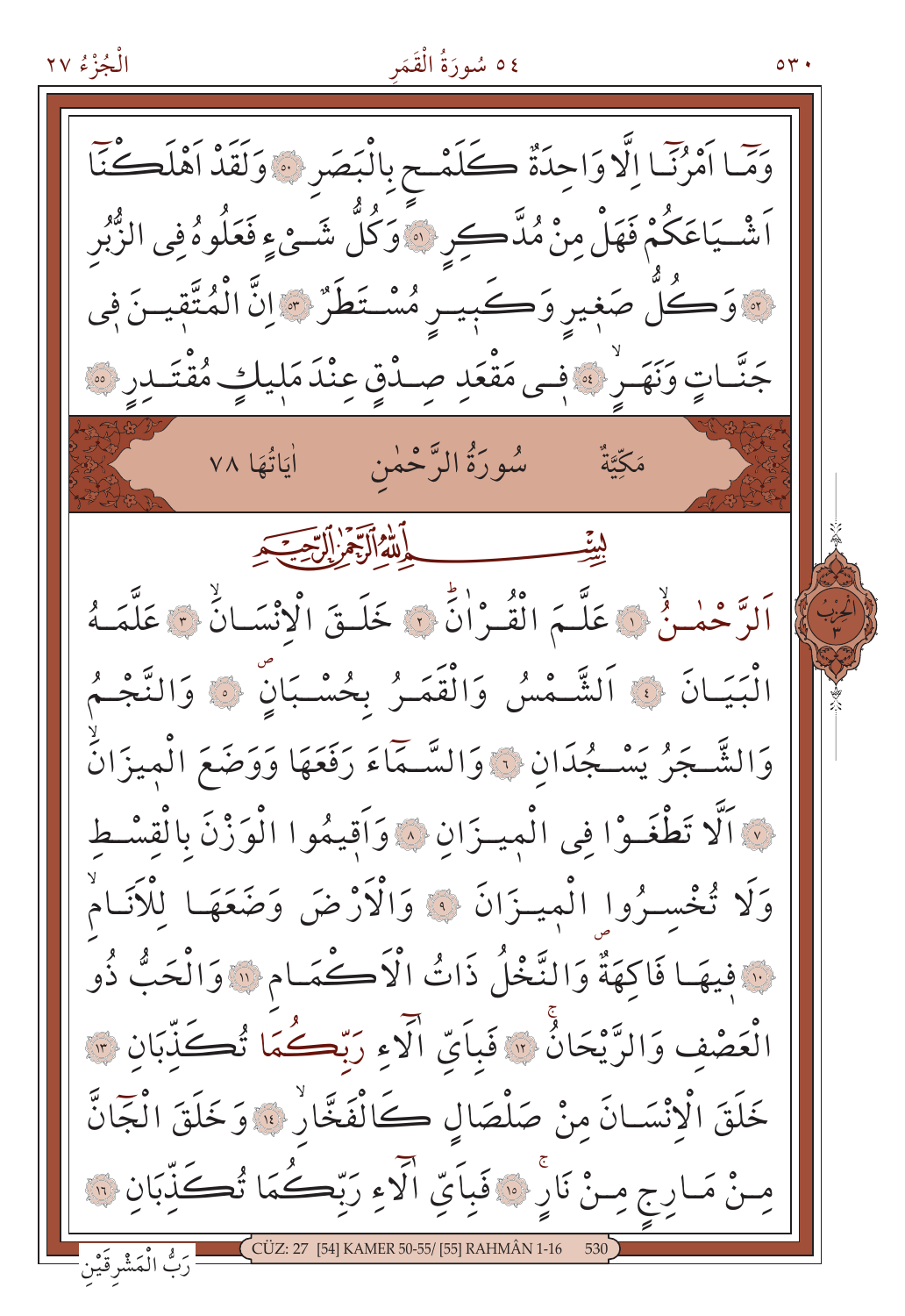### ٥٥ سُورَةُ الرَّحْمٰن

رَبُّ الْمَشْرِقَيْنِ وَرَبُّ الْمَغْرِبَيْنَ ۞ فَبِأَيِّ الْآءِ رَبِّكُمَا تُكَلِّبَانِ « مَـرَجَ الْبَحْرَيْـن يَلْتَقِيَـانِ ْ وَيَنْهُمَـا بَـرْزَخٌ لَا يَبْغيَانَ ۚ وَ فَبِاَيِّ الْآءِ رَبِّكُمَا تُكَذَّبَـانِ ۚ وَيُخْرُجُ مِنْهُمَا اللُّؤْلُؤُ وَالْمَرْجَانُّ .<br>« فَبِاَيِّ الْآءِ رَبِّكُمَا تُكَذِّبَانِ \* وَلَهُ الْجَوَارِ الْمُنْشَـاٰتُ فِي الْبَحْرِ كَالْأَعْلَامْ ۚ وَبَايَّ الْآءِ رَبَّكُمَا تُكَذِّبَانَ ۚ وَلَّا مَنْ عَلَيْهَا فَانَّ <mark>بِهِ وَيَبْقَى وَجْهُ رَبِّكَ ذُو الْجَلَالِ وَالْإِكْبَرَامَ » فَبِأَيِّ الْآءِ</mark> رَبّكُمَا تُكَلّبَانِ ۞ يَسْكَلُهُ مَنْ فِي السَّمٰوَاتِ وَالْأَرْضُ كُلَّ يَوْمِ هُوَ فِي شَـاْنِ ۚ وَيَامَى الْأَمِ رَبَّكُمَا تُكَذِّبَانِ ۚ سَـنَفْرُ غُ لَكُمْ ايُّهَا الثَّقَلَانَ ۞ فَبِاَيِّ الْآءِ رَبِّكُمَا تُكَذِّبَان ۞ يَا مَعْشَـرَ الْجِنِّ وَالْإِنْسِ إِنِ اسْتَطَعْتُمْ أَنْ تَنْفُذُوا مِنْ أَقْطَارِ السَّــٰموَاتِ وَالْأَرْضِ فَانْفُذُواً لَا تَنْفُذُونَ إِلَّا بِسُلْطَانٍّ ﴾ فَبايّ الْآءِ رَبّكُمَا تُكَلِّبَانِ ﴾ يُرْسَلُ عَلَيْكُمَا شُوَاظٌ مِنْ نَارِ وَنُحَاسٌ فَلَا تَنْتَصرَانِّ ِ ۖ فَبِاَىّ الْآءِ رَبّكُمَا تُكَلّبَانِ ۞ فَإِذَا انْشَـقَّتِ السَّـمَاءُ فَكَانَتْ وَرْدَةً كَالدِّهَانَّ \* فَبَاَيِّ الَّذِءِ رَبِّكُمَا تُكَذَّبَانِ \* فَيَوْمَئِذَ لَا يُسْتَلُ عَنْ ذَنْبِهِ إِنْسٌ وَلَا جَانٌّ ۚ وَيَاءَ فَبِاَيِّ الْآءِ رَبِّكُمَا تُكَذَّبَانَ ﴾ [55] RAHMÂN 17-40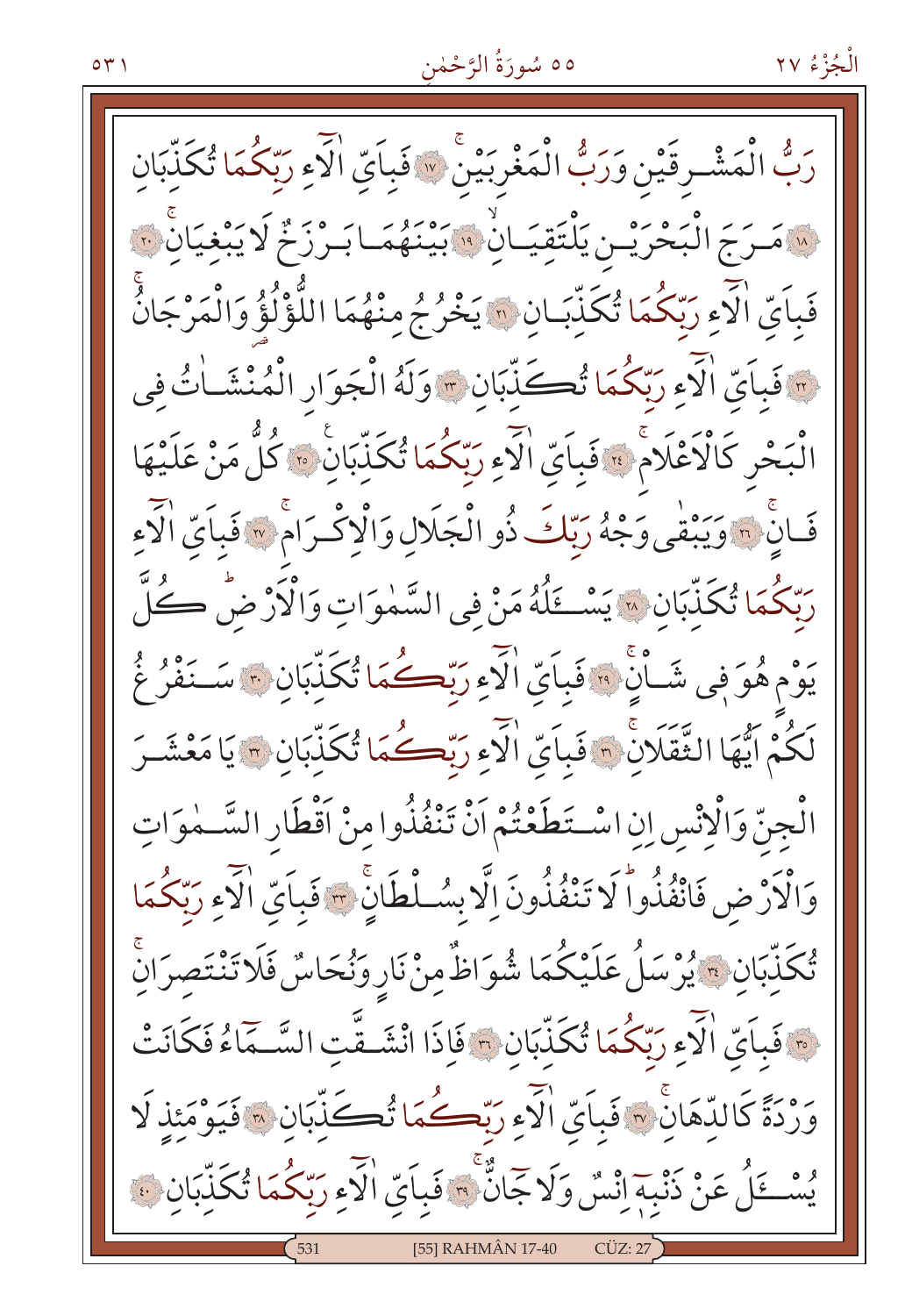#### ٥٥ سُورَةُ الرَّحْمٰنِ

۲ ۳ ه

يُعْرَفُ الْمُجْرِمُونَ بِسِيمْيِهُمْ فَيُؤْخَذُ بِالنَّوَاصِـي وَالْأَقْدَام ﴿ فَبِيَايِّ الْآءِ رَبِّكُمَا تُكَذِّبَانِ ﴾ هٰــٰذِهِ جَهَنَّمُ الَّتِي يُكَذِّبُ بِهَا الْمُجْرِمُـونَ \* يَطُوفُونَ بَيْنَهَا وَبَيْـنَ حَمِيم اٰنِّ \* فَباَيِّ الْآءِ رَبّكُمَـا تُكَذّبَانَ \* وَلمَنْ خَافَ مَقَامَ رَبّهِ جَنَّتَانَ \* فَباَيّ الْآءِ رَبِّكُمَا تُكَذِّبَانِ ۚ ۞ ذَوَاتَا اَفْنَانِۚ ۞ فَباَىّ الْآءِ رَبَّكُمَا تُكَذَّبَان فَيْهِمَا عَيْنَانِ تَجْرِيَانِ \* فَبِاَيِّ الْآءِ رَبِّكُمَا تُكَلَّبَان ﴾ فِيهِمَا مِنْ كُلِّ فَاكِهَـةٍ زَوْجَانٍ ۚ وَفَباَيِّ الْآءِ رَبِّكُمَا تُكَذَّبَانٍ ۚ مُتَّكِئِينَ عَلٰى فُرُشِ بَطَّائِنُهَا مِنْ اِسْتَبْرَقٍّ وَجَنَا الْجَنَّتَيْن دَانَ \* فَبِيَايِّ الْآءِ رَبِّكُمَا تُكَذَّبَانِ \* فِيهِ نَّ قَاصِرَاتُ الطَّـرُفِّ لَـمْ يَطْمِثْهُـنَّ اِنْـسُ قَبْلَهُمْ وَلَا جَّـانٌّ \* فَبِـاَيِّ الْآء رَبّكُمَــا تُكَذّبَانَّ ۞ كَأَنَّهُــنَّ الْيَاقُوتُ وَالْمَرْجَانُ ۞ فَبِأَيِّ الْآءِ رَبّكُمَا تُكَذِّبَانِ ۞ هَلْ جَزّاءُ الْاحْسَــانِ الَّا الْاحْسَانُ ۞ فَباَيّ الَّذِي رَبِّكُمَا تُكَذِّبَانِ ۞ وَمِنْ دُونِهِمَا جَنَّتَانَ ۞ فَبِأَيِّ الْأَءِ رَبّكُمَـا تُكَنّبَانُ \* مُدْهَامّتَانَ \* فَباَىّ الْآءِ رَبّكُـمَا تُكَنّبَانَّ وَ فِيهِمَا عَيْنَانِ نَضَّا خَتَانَّ ۞ فَبِأَيِّ الْآءِ رَبِّكُمَا تُكَذِّبَانَ ۞ [55] RAHMÂN 41-67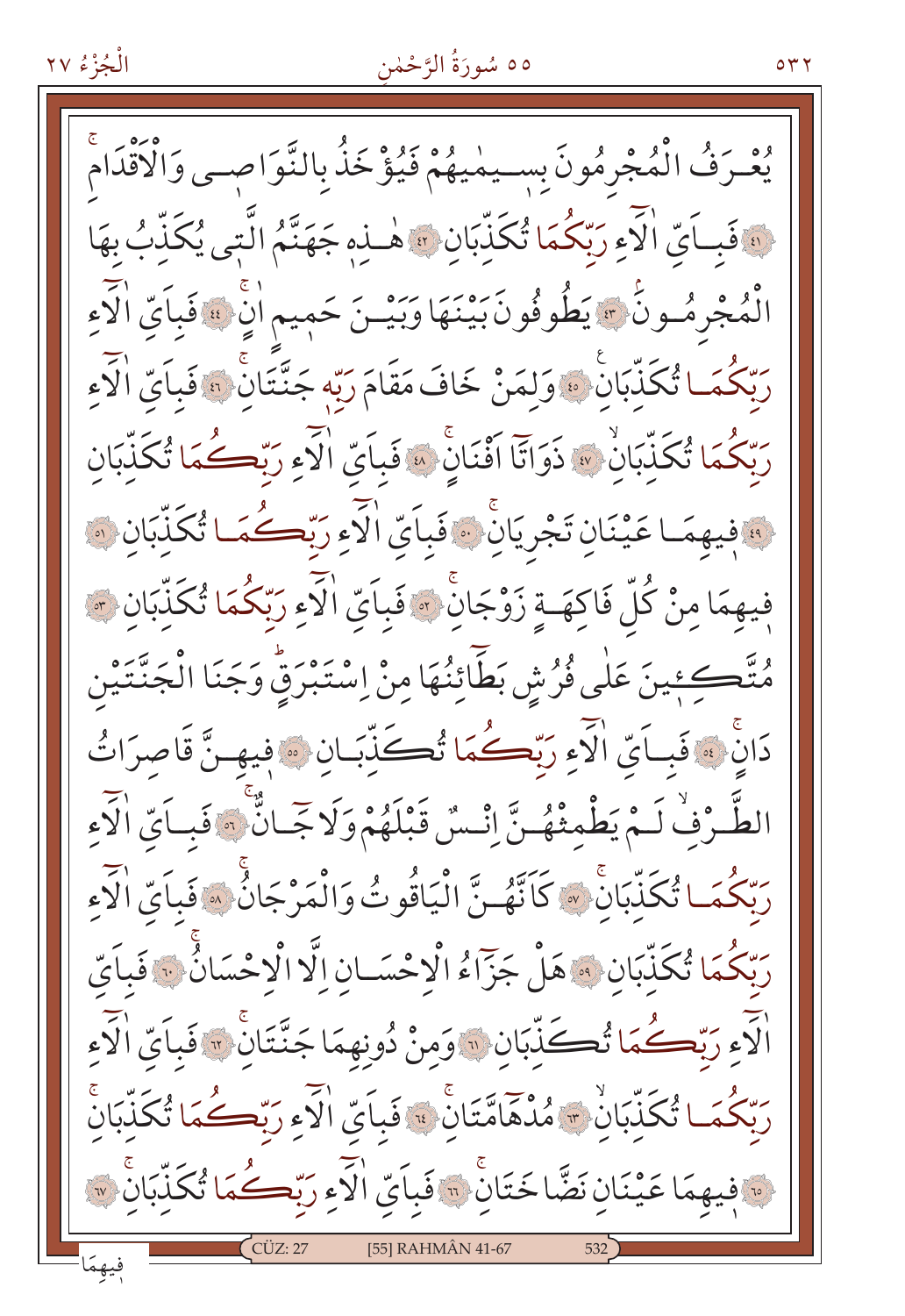#### ٥٥ سُورَةُ الرَّحْمٰن

فِيهِمَا فَاكِهَةٌ وَنَخْلٌ وَرُمَّانٌ \* فَبِاَيِّ الْآءِ رَبِّكُمَا تُكَذِّبَانَ \* فيهنَّ خَيْرَاتٌ حِسَـانٌ ۚ ۚ فَبِـاَيِّ الْآءِ رَبِّكُمَا تُكَلِّبَانَّ ۞ حُورٌ مَقْصُورَاتٌ فِي الْخِيَامُ \* فَبِأَيِّ الْآءِ رَبِّكُمَا تُكَذِّبَانَ \* لَمْ يَطْمِثْهُنَّ إِنْسٌ قَبْلَهُمْ وَلَا جَمَانٌّ ۚ » فَبِأَيِّ الْآءِ رَبِّكُمَا يُكَذِّبَانَّ مَّةَ كَجِينَ عَلَى رَفْرَفٍ خُضْرِ وَعَبْقَرِيِّ حِسَانٍ ۚ وَفَبِاَيِّ الْآءِ رِبِّكُمَا تُكَذِّبَانِ ۞ تَبَارَكَ اسْمُ رَبِّكَ ذِي الْجَلَالِ وَالْإِكْرَامِ ۞ سُورَةُ الْوَاقِعَةِ لَيَاتُهَا ٩٦ مَكِّتَةٌ الله الآخر التحييد إِذَا وَقَعَتِ الْوَاقِعَةُ ۚ لَيْسَ لِوَقْعَتِهَا كَاذِبَةٌ ۚ لَا خَافِضَةٌ رَافَعَةٌ مَّ اذَا رُجَّت الْأَرْضُ رَجًّا ۚ وَبُسَّت الْجِبَالُ بَسَّاْ ﴾ فَكَانَتْ حَبِّهَ مُنْبَعًّا ۚ نَ وَكُنْتُمْ أَزْوَاجًا ثَلْثَةً ۚ لَّا فَأَصْحَابُ الْمَيْمَنَة مَّا أَصْحَـابُ الْمَيْمَنَـةُ ﴾ وَأَصْحَابُ الْمَشْــتَمَةِ مَّا أَصْحَابُ الْمَشْخَمَةُ ۚ ، وَالسَّابِقُونَ السَّابِقُونُ ۚ ، أُولَٰئِكَ الْمُقَرَّبُونَ ۚ ﴾ فِـى جَنَّاتِ النَّعِيمِ ۞ ثُلَّةٌ مِنَ الْأَوَّلِينُ ۞ وَقَلِيلٌ مِنَ الْأَخِرِينُّ لَّهُ عَلَى سُـرُر مَوْضُونَةٍ ۚ وَالْمُتَّكِئِينَ عَلَيْهَا مُتَقَابِلِينَ ۞ [55] RAHMÂN 68-78/ [56] VÂKIA 1-16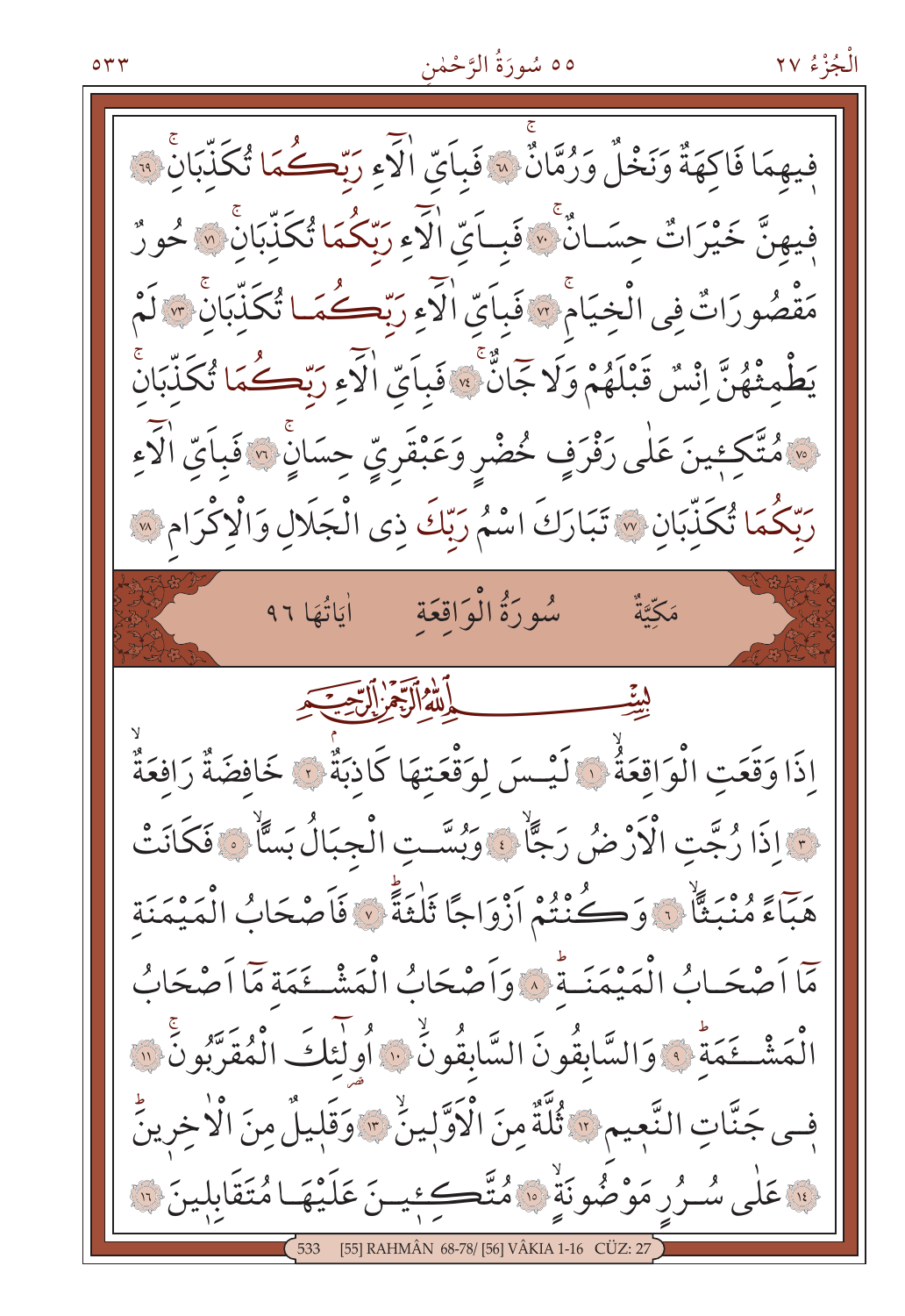### ٥٦ سُورَةُ الْوَاقِعَةِ

 $\circ$   $\star$   $\circ$ 

يَطُوفُ عَلَيْهِمْ وِلْدَانٌ مُخَلَّدُونُ ۞ بِأَكْوَابٍ وَآبَارِيقَ وَكَاْسٍ مِنْ مَعينْ «الْايُصَدَّعُونَ عَنْهَاوَلَايُنْزِفُونَُ «اوَفَاكِهَةٍمِمَّايَتَخَيَّرُونَ .. وَلَحْمِ طَيْرِ مِمَّا يَشْتَهُونَّ ۞ وَحُورٌ عِينٌ ۞ كَاَمْثَالِ اللُّؤْلُوَّ الْمَكْنُونْ ٣ جَزَّاءً بِمَا كَانُوا يَعْمَلُونَ \* لَا يَسْمَعُونَ فِيهَا لَغْوَّا وَلَا تَأْثِيمَاً ۚ وَالَّاقِيلَا سَلَامًا سَلَامًا ﴾ وَاَصْحَابُ الْيَمِينِ مَّا اَصْحَـابُ الْيَمِيـنُ « فِي سِـدْرِ مَخْضُو دِهْ وَطَلْـح مَنْضُودِ <mark>) وَظِلَّ مَمْدُودٍ ﴾ وَمَاءٍ مَسْكُوبٍ ۞ وَفَاكِهَةٍ كَثِيبَرَةٌ ۞ لَا</mark> مَقْطُوعَةٍ وَلَا مَمْنُوعَةٍ \* وَفُرُشِ مَرْفُوعَةٍ \* إِنَّا انْشَأْنَاهُنَّ إِنْتَمَاءً ة فَجَعَلْنَاهُنَّ أَبْكَاراً ۚ هُ مُرْبًا أَتْرَابَاۨ ۞ لاَصْحَابِ الْيَمِينَ ۞ ثُلَّةٌ مِنَ الْأَوَّلِينَ \* وَثُلَّةٌ مِنَ الْأَخِرِينَّ \* وَاَصْحَابُ الشِّـمَالِٰ مَا اَصْحَابُ الشَّـمَالِّ ۞ فِي سَـمُوم وَحَمِيمُ ۞ وَظِلِّ مِنْ يَحْمُومُ م لَابَارِدٍ وَلَا كَرِيمٍ ﴾ اِتَّهُمْ كَانُوا قَبْلَ ذٰلِكَ مُتْرَفِينَ ﴾ وَكَانُوا يُصِرُّونَ عَلَى الْحِنْثِ الْعَظِيمْ ﴾ وَكَانُوا يَقُولُونَ أَئِذَا مِتْنَا وَكُنَّا ثُرَابًا وَعظَامًا ءَانَّا لَمَبْعُو ثُونُ \* أَوَابَاؤُنَا الْأَوَلُونَ ۞ قُلْ انَّ الْاَوَّلِينَ وَالْاْخِرِينُ ۚ ﴾ لَمَجْمُوعُونَ اِلٰى مِيقَاتٍ يَوْم مَعْلُومٍ ﴾ [56] VÂKIA 17-50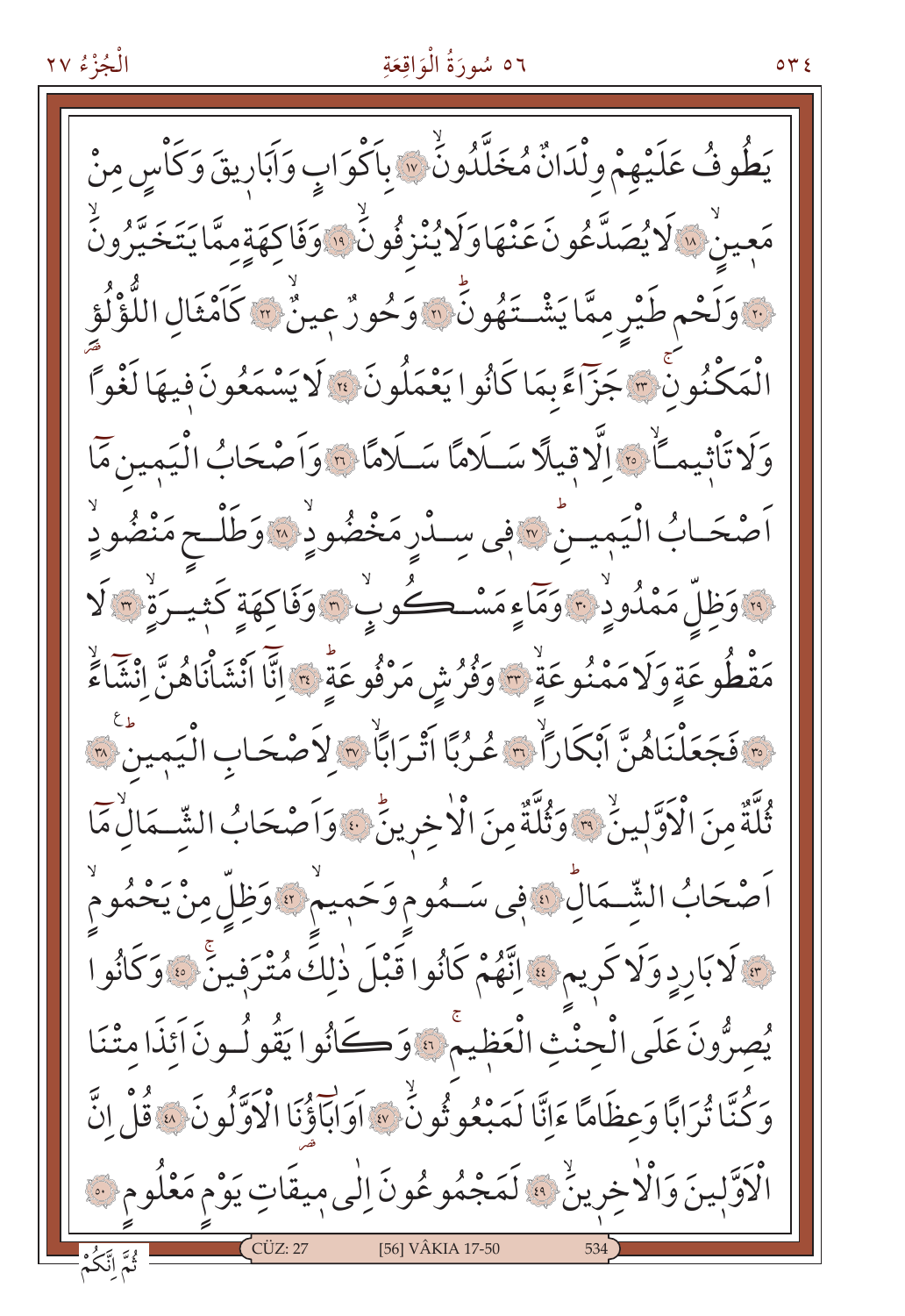#### ٥٦ سُورَةُ الْوَاقِعَةِ

ثُمَّ انَّكُمْ ايُّهَا الضَّالُّونَ الْمُكَذِّبُونٍّ ۞ لَاكْلِ فَونْ مِنْ شَجَرِ مِنْ زَقُّومْ ۞ فَمَالِؤُنَّ مِنْهَا الْبُطُونَ ۞ فَشَارِبُونَ عَلَيْهِ مِنَ الْحَمِيمَ فَشَارِبُونَ شُـرْبَ الْهِيمْ \* هٰذَا نُزُلُهُمْ يَوْمَ الدِّينُ \* نَحْنُ خَلَقْنَا كُمْ فَلَوْلَا تُصَدِّقُونَ \* أَفَرَايَتُمْ مَا تُمْنُـونَّ \* ءَانَتُمْ تَخْلُقُونَهُ آمْ نَحْنُ الْخَالقُونَ ۞ نَحْنُ قَدَّرْنَا بَيْنَكُمُ الْمَوْتَ وَمَا نَحْنُ بِمَسْبُوقِينٌ ۚ يَعَلَّى أَنْ نُبَدِّلَ أَمْثَالَكُمْ وَنُنْشَئَكُمْ فِي مَا لَا تَعْلَمُونَ لَّهَ وَلَقَدْ عَلَمْتُمُ النَّشْيَاةَ الْأُولٰى فَلَوْلَا تَذَكَّرُونَ لَّهَ كَرَبَهُ فِي مَا تَحْرُثُونَ \* عَانْتُمْ تَزْرَعُونَهُ أَمْ نَحْنُ الزَّارِعُونَ ﴾ لَوْ نَشَّاءُ لَجَعَلْنَاهُ حُطَامًا فَظَلْتُمْ تَفَكَّهُونَ \* انَّا لَمُغْرَمُونُ \* بَلْ نَحْنُ مَحْرُومُونَ ۞ افَرَاَيْتُمُ الْمَاءَ الَّذِي تَشْرَبُونَّ ۞ ءَانْتُمْ اَنْزَلْتُمُوهُ مِنَ الْمُنْزِنِ اَمْ نَحْنُ الْمُنْزِلُونَ ۞ لَوْ نَشَاءُ جَعَلْنَاهُ أَجَاجًا فَلَوْ لَا تَشْـڪُرُونَ \* اَفَرَايَتُـمُ النَّارَ الَّتِي تُـو رُونَ ۞ ءَانْتُمْ اَنْشَـاْتُمْ شَجَرَتَـهَا اَمْ نَحْنُ الْمُنْشَـؤُنَ 7 نَحْنُ جَعَلْنَاهَا تَذْكِرَةً وَمَتَاعًا لِلْمُقْوِينَ \* فَسَبِّحْ بِاسْمِ رَبِّكَ الْعَظِيمَ \* فَلَّا أَقْسِـمُ بِمَوَاقِـعِ النُّجُومُ \* وَإِنَّهُ لَقَسَـمٌ لَـوْ تَعْلَمُونَ عَظِيمٌ \* [56] VÂKIA 51-76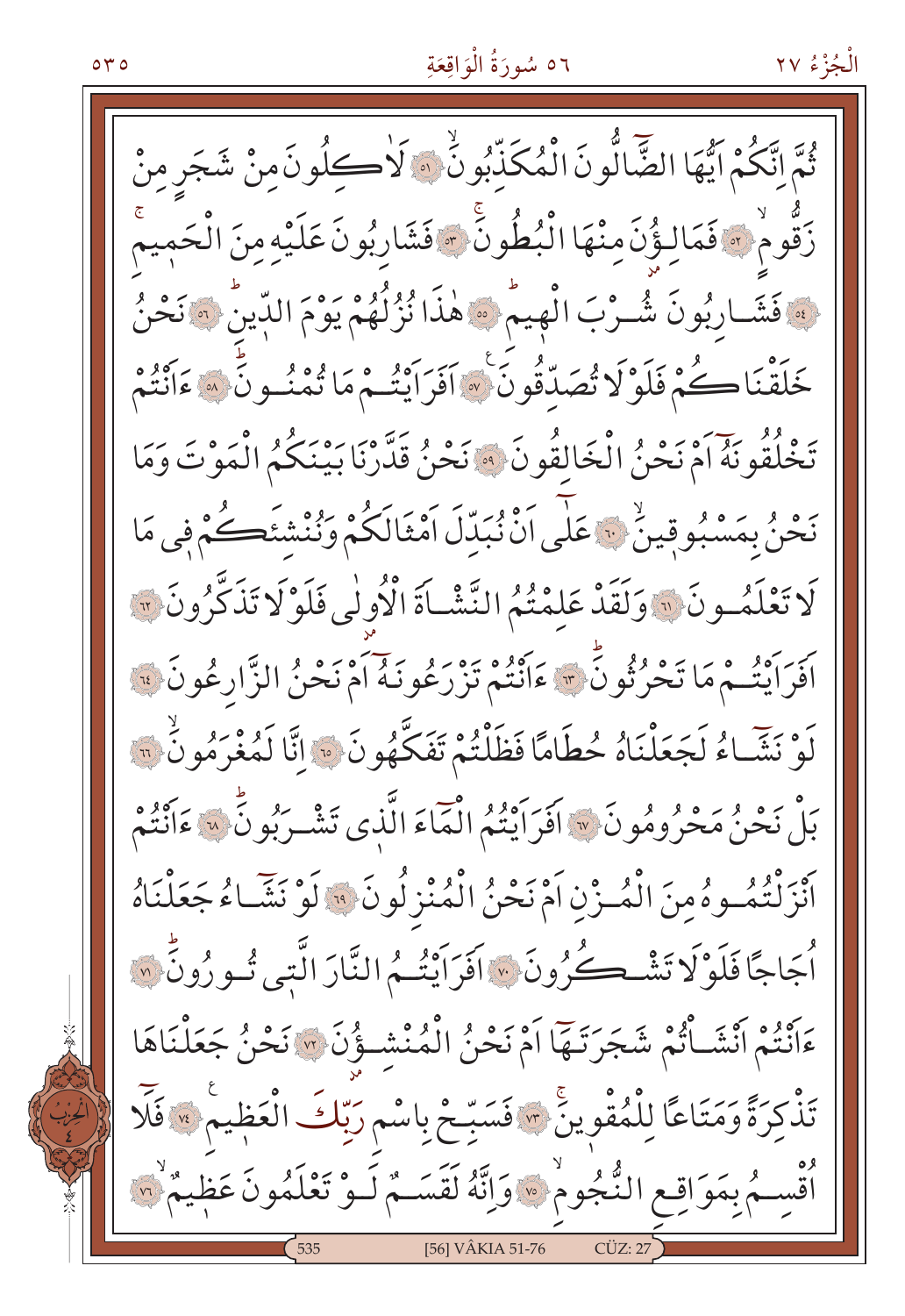### ٥٦ سُورَةُ الْوَاقِعَةِ

اِنَّهُ لَقُرْاٰنٌ كَرِيمٌ ۚ وَ اللَّهُ عَنْهُ وَ لَي لَهُمْ لَا يَمَسُّهُ إِلَّا الْمُطَهَّرُونَّ ِ ۚ تَنْزِيلُ مِنْ رَبِّ الْعَالَمِينَ ۚ ۚ اَفَبِهٰذَا الْحَدِيثِ اَنْتُمْ مُلْهِنُونَ <u>۞</u>وَتَجْعَلُونَ رِزْقَڪُمْ اَتَّكُمْ تُڪَذَّبُـونَ ۞ فَلَـوْلَا إِذَا بَلَغَتِ الْحُلْقُـومٌ \* وَأَنْتُـمْ جِينَئِـذِتَنْظُـرُونُ \* وَنَحْـنُ أَقْـرَبُ اِلَيْه منْكُمْ وَلْكِنْ لَا تُبْصِرُونَ ۞ فَلَوْلَا إِنْ كُنْتُمْ غَيْرَ مَدِينِينٌ ۞ تَرْجِعُونَـهَا إِنْ كُنْتُمْ صَادِقِينَ ۞ فَأَمَّا إِنْ كَانَ مِـنَ الْمُقَرَّبِينُ » فَرَوْحٌ وَرَيْحَانٌ وَجَنَّتُ نَعِيمٍ » وَأَمَّا إِنْ كَانَ مِنْ أَصْحَابِ الْيَمِينُ \* فَسَلَامٌ لَكَ مِنْ اَصْحَابِ الْيَمِينِ \* وَاَمَّا إِنْ كَانَ مِنَ الْمُكَذِّبِينَ الضَّالِّينُ \* فَنُزُلٌ مِنْ حَمِيمٌ \* وَتَصْلِيَةُ جَحِيمُ فَوَانَّ هٰذَا لَهُوَ حَقُّ الْيَقِينَ \* فَسَـبِّحْ بِاسْمِ رَبِّكَ الْعَظِيمِ \*\* سُورَةُ الْحَدِيدِ اٰ يَاتُهَا ٢٩ مَلَيْتَةٌ سَبَّحَ لِلْهِمَافِي السَّـمٰوَاتِ وَالْأَرْضَ وَهُوَ الْعَزِيزُ الْحَكِيمُ لَا لَهُ مُلْكُ السَّمٰوَاتِ وَالْأَرْضِ يُحْيِي وَيُمِيثٌ وَهُوَ عَلٰى كُلِّ شَيْءٍقَدِيرٌ نَّةٍ هُوَ الْأَوَّلُ وَالْأَخِرُ وَالظَّاهِرُ وَالْبَاطِنُّ وَهُوَ بِكُلِّ شَيْءٍ عَلِيمٌ تَ هُوَ الَّذِي

٥٣٦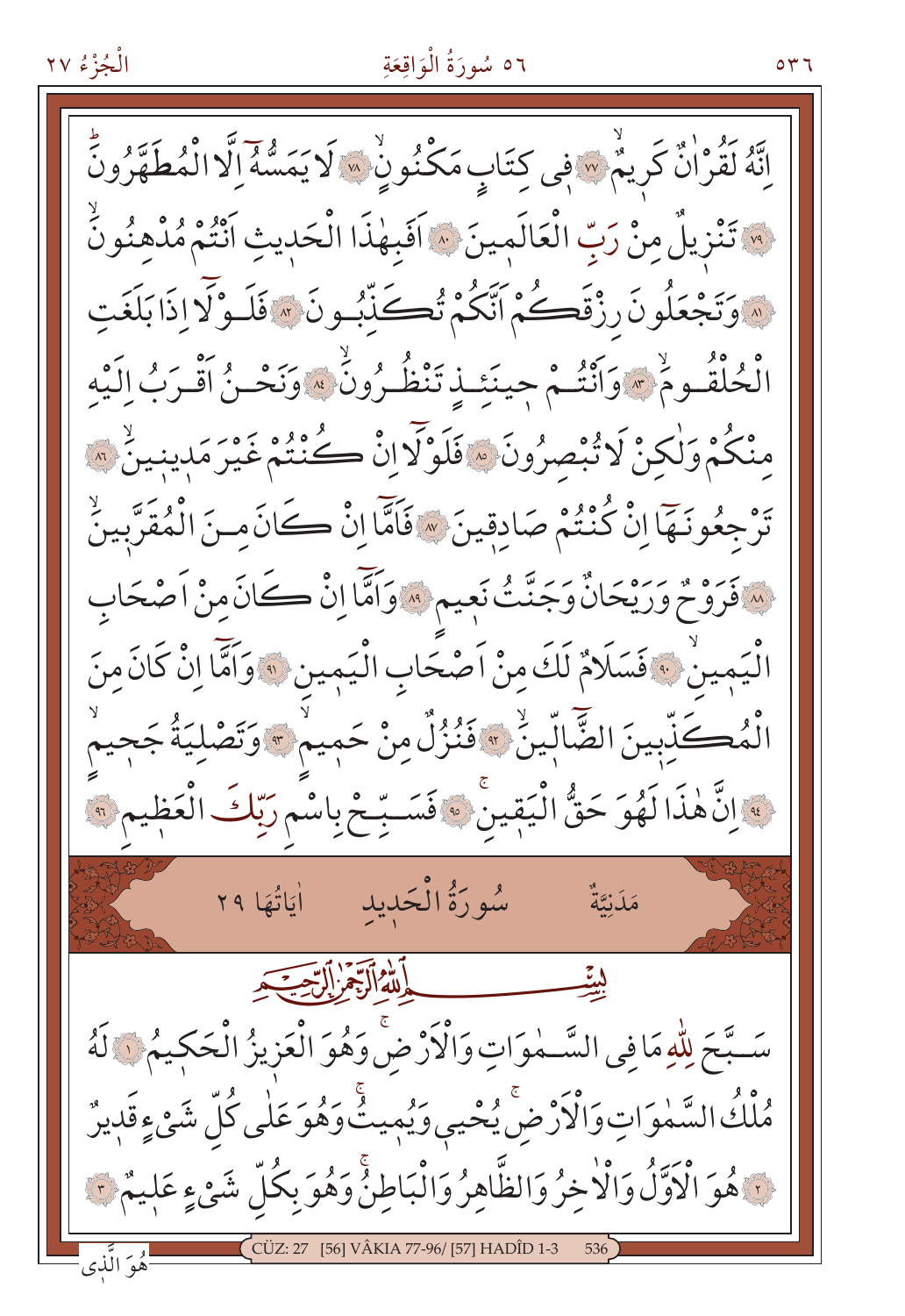### ٥٧ سُورَةُ الْحَدِيدِ

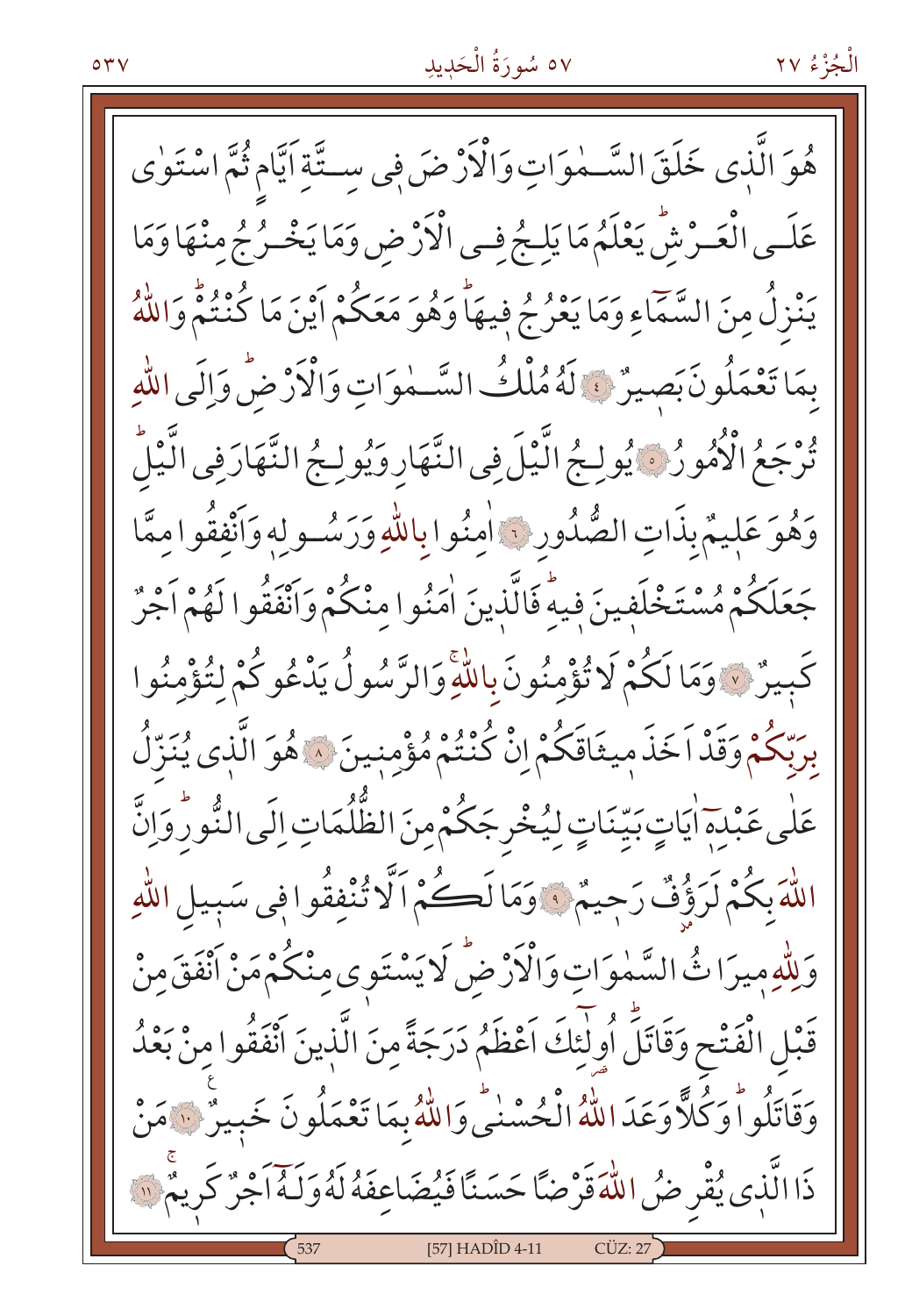### ٥٧ سُورَةُ الْحَدِيدِ

بِهِ مَ تَـرَى الْمُؤْمِنِيـنَ وَالْمُؤْمِنَـاتِ يَسْـعٰى نُورُهُمْ بَيْـنَ اَيْدِيهِمْ وَبِأَيْمَانِهِمْ بُشْرٍٰ يِكُمُ الْيَوْمَ جَنَّاتٌ تَجْرِي مِنْ تَحْتِهَـا الْأَنْهَارُ خَالدينَ فيهَا ذٰلكَ هُوَ الْفَوْزُ الْعَظِيمُ \* يَوْمَ يَقُولُ الْمُنَافِقُونَ وَالْمُنَافِقَاتُ لِلَّذِينَ اٰمَنُوا انْظُرُونَا نَقْتَبِسْ مِنْ نُورِكُمْ قِيلَ ارْجِعُوا وَرَاءَكُمْ فَالْتَمِسُوانُوراً فَضُربَ بَيْنَهُمْ بِسُـورٍ لَهُ بَابٌ بَاطِنُهُ فِيهِ الرَّحْمَةُ وَظَاهِرُهُ مِنْ قِبَلِهِ الْعَذَابُ ٣ يُنَادُونَهُمْ اَلَمْ نَكُنْ بَمَكُمْ قَالُوا بَلْي وَلٰكنَّڪُمْ فَتَنْتُمْ أَنْفُسَكُمْ وَيَرَبَّهُ وُ وَرِبَّصْتُمْ وَارْتِبْتُمْ وَغَرَّتْكُمُ الْأَمَانِيُّ حَتَّى جَمَاءَ أَمْرُ اللَّهِ وَغَرَّ كُمْ بِاللَّهِ الْغَرُورُ فِيهِ فَالْيَــوْمَ لَا يُؤْخَذُ مِنْكُمْ فِدْيَةٌ وَلَا مــنَ الَّذينَ كَفَرُوا مَاْوٰيكُمُ النَّارُّ هِيَ مَوْلْيِكُمْ وَبِئْسَ الْمَصِيرُ ۞ آلَمْ يَأْنِ لِلَّذِينَ اٰمَنُوا اَنْ تَخْشَعَ قُلُوبُهُمْ لِذِكْرِ اللّهِ وَمَا نَزَلَ مِنَ الْحَقّْ وَلَا يَكْونُوا كَالَّذِينَ أُوتُوا الْكِتَـابَ مِنْ قَبْلُ فَطَالَ عَلَيْهِمُ الْأَمَدُ فَقَسَـتْ قُلُوبُهُمْ وَكَثِيرٌ مِنْهُمْ فَاسِيقُونَ ۚ وَاعْلَمُوا أَنَّ اللَّهَ يُحْيِسِي الْأَرْضَ بَعْدَ مَوْتِهَاْ قَدْ بَيَّنَّا لَكُمُ الْأَيَاتِ لَعَلَّكُمْ تَعْقِلُونَ \* إِنَّ الْمُصَّدِّقِينَ وَالْمُصَّدِّقَاتِ وَأَقْرَضُوا اللَّهَ قَرْضًا حَسَــنًا يُضَاعَفُ لَهُمْ وَلَهُمْ أَجْرٌ كَرِيمٌ \* [57] HADÎD 12-18

 $\circ$   $\star$   $\wedge$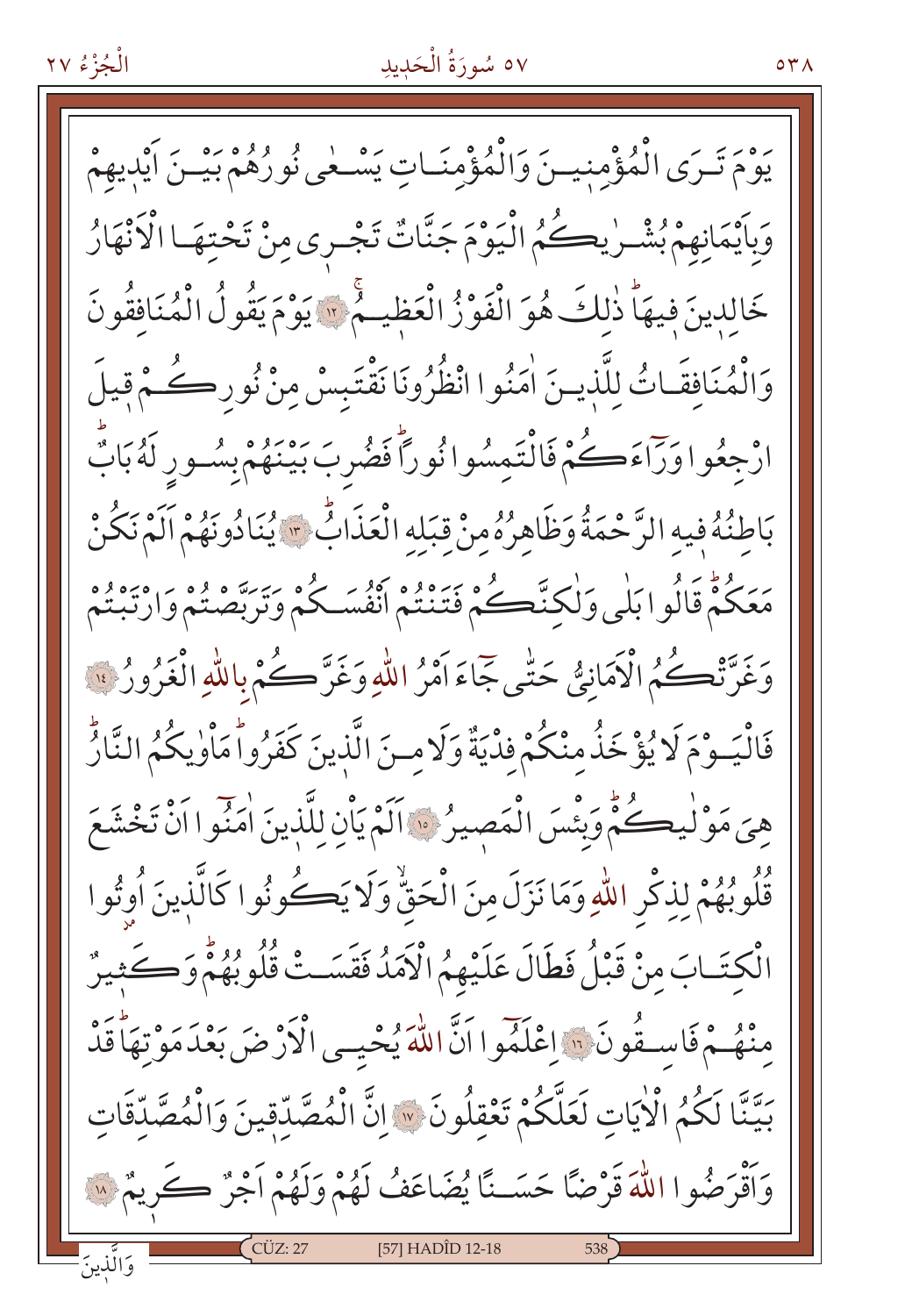# ٥٧ سُورَةُ الْحَدِيدِ

وَالَّذِينَ أُمَنُوا بِاللَّهِ وَرُسُلِهِ أُولٰئِكَ هُمُ الصّدّيقُونُّ وَالشُّهَدَاءُ عِنْدَ رَبِّهِمْ لَهُمْ أَجْرُهُمْ وَنُورُهُمْ وَالَّذِينَ كَفَرُوا وَكَذَّبُوا بِأَيَاتِنَا أُولَٰئِكَ آصْحَابُ الْجَحِيمُ ۚ وَاعْلَمُوا آَتَمَا الْحَيْوةُ الدُّنْيَا لَعبٌ وَلَهْوٌ وَزِينَةٌ وَتَفَالْحُرٌ بَيْنَكُمْ وَتَكَاثُرٌ فِي الْأَمْوَالِ وَالْأَوْلَادِّ كَمَثَلِ غَيْثٍ اَعْجَبَ الْكُفَّارَ نَبَاتُهُ ثُمَّ يَهِيجُ فَتَرٰيهُ مُصْفَرًا ثُمَّ يَكُونُ حُطَامًا وَفي الْأخرَة عَذَابٌ شَبِيدٌ وَمَغْفِرَةٌ مِنَ اللهِ وَرِضْوَانٌ وَمَا الْحَيْوةُ الدُّنْيَا الَّا مَتَاعُ الْغُرُورِ ۞ سَابِقُوا اِلٰى مَغْفِرَةِ مِنْ رَبِّكُمْ وَجَنَّةٍ عَرْضُهَا كَعَرْضِ السَّمَّاءِ وَالْأَرْضُ أُعِدَّتْ لِلَّذِينَ اٰمَنُوا بِاللَّهِ وَرُسُلِهِ ذٰلِكَ فَضْلُ اللّهِ يُؤْتِيهِ مَنْ يَثّمَاءُ وَاللّهُ ذُو الْفَضْلِ الْعَظِيم .<br>« مَا اَصَابَ مِنْ مُصِيبَةٍ فِى الْأَرْضِ وَلَا فِى اَنْفُسكُمْ اِلَّا فِي كِتَابٍ مِنْ قَبْلِ اَنْ نَبْرَاَهَا ۚ إِنَّ ذٰلِكَ عَلَى اللَّهِ يَسيرٌ ۞ لِكَيْلَا تَأْسَوْا عَلَى مَا فَاتَكُمْ وَلَا تَفْرَحُوا بِمَا اٰتِيكُمْ وَاللَّهُ لَا يُحِبُّ كُلَّ مُخْتَالٍ فَخُورٌ ۞ اَلَّذِينَ يَبْخَلُونَ وَيَأْمُرُونَ النَّاسَ بِالْبُخْلُ وَمَنْ يَتَوَلَّ فَإِنَّ اللَّهَ هُوَ الْغَنِيُّ الْحَمِيدُ ۞ [57] HADÎD 19-24